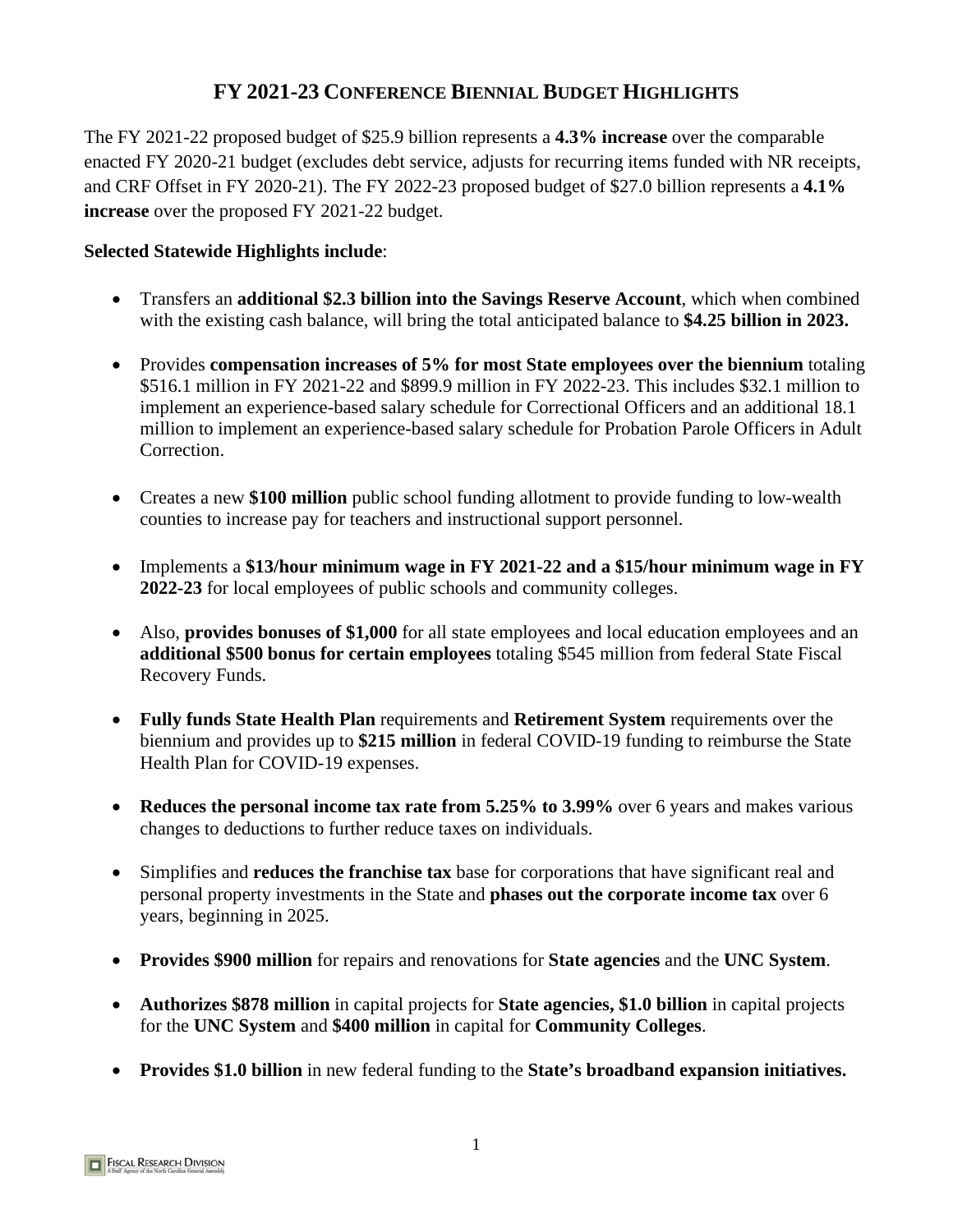- **Budgets \$5.7 billion** in federal State Fiscal Recovery Funds in FY 2021-22 and an additional \$20 million in FY 2022-23. Also, **budgets \$1.4 billion** in other federal grant funding from the American Rescue Plan Act in FY 2021-22.
- **Transfers \$800 million** to the **State Emergency Response and Disaster Relief Reserve** and **appropriates \$411.8 million for disaster recovery** from previous events and mitigation efforts to prepare the State for future flooding and other natural disasters. This includes **\$124.4 million for Tropical Storm Fred relief**.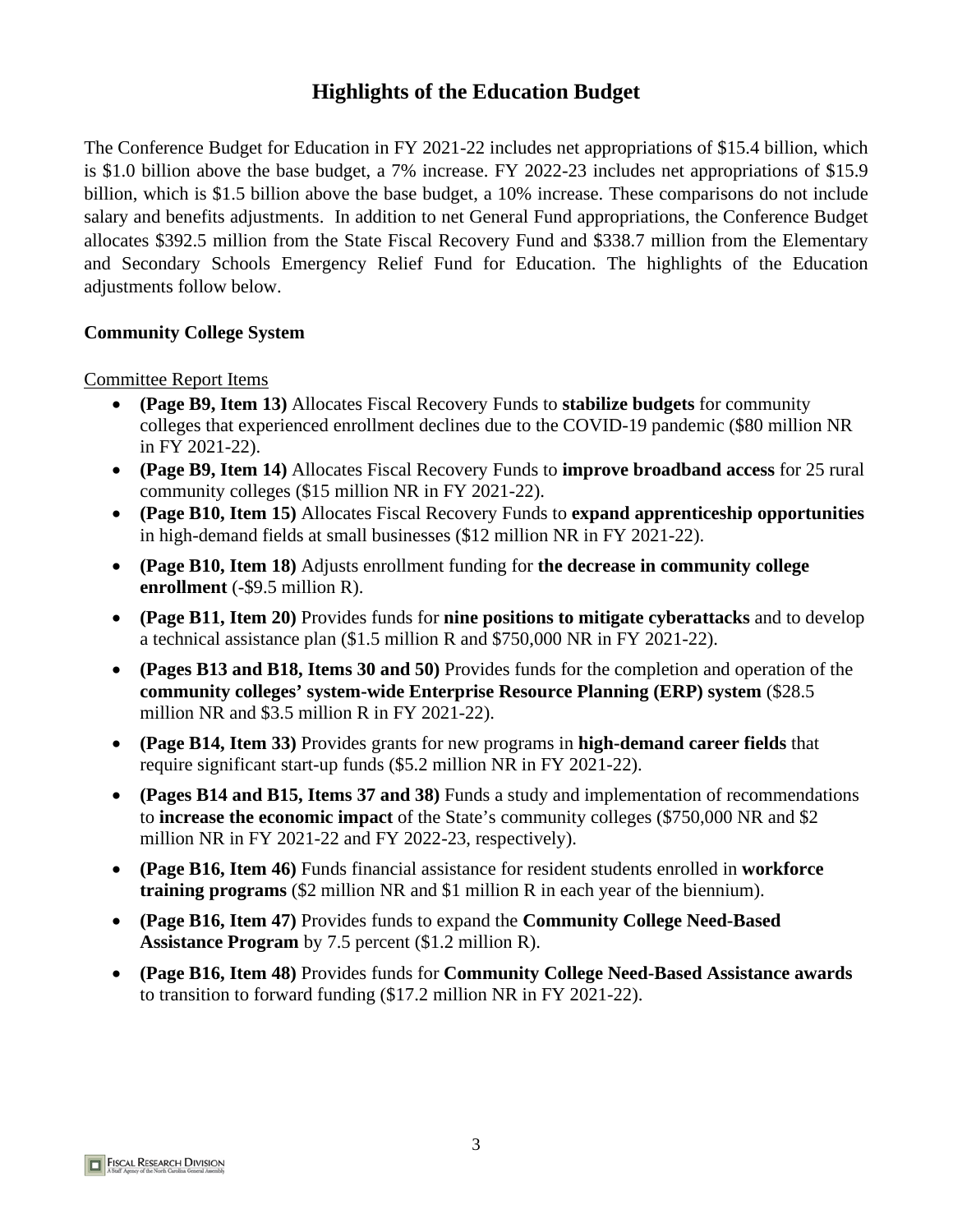• **(Sec. 6.3)** Adds a reporting requirement regarding the cost of State support for **high-school students enrolled in the Career & College Promise program**.

#### **Public Instruction**

- **(Pages B28 and B29, Items 73 and 74)** Provides funding to fund the increase in the **average salary of various public school positions and the average daily membership (ADM) adjustments** (\$65.6 million R).
- **(Page B29, Items 75 and 76)** Provides NR reserves for **students with disabilities (\$25 million) and the ADM contingency reserve (\$10 million)** due to fluctuations in student enrollment related to the COVID-19 pandemic (\$35 million NR in FY 2021-22).
- **(Page B29, Item 80)** Creates a new allotment for **School Psychologists and provides \$9 million to hire 115** additional school psychologist positions (\$40.9 million R).
- **(Page B30, Item 81)** Provides funding to **raise the cap on the children with disabilities allotment** from 12.75 percent of ADM to 13 percent of ADM and increases the per-student amount (\$13.1 million R).
- **(Page B30, Item 84)** Provides funds for a **Charter School Transportation Grant Program** (\$2.4 million R).
- **(Page B31, Item 89)** Provides funding for **School Safety Grants** for: Safety Equipment, Students in Crisis, and Safety Training (\$9.7 million NR in each year of the biennium).
- **(Page B31, Item 91)** Provides funding to carry out the activities of S.L. 2021-8, **the Excellent Public Schools Act of 2021** (\$6.5 million NR in FY 2021-22 and \$5.5 million NR in FY 2022- 23).
- **(Page B33, Item 104)** Provides funding for the statewide educational response to the COVID-19 pandemic as part of the **Elementary and Secondary School Emergency Relief (ESSER) III program** (\$338.7 million NR in FY 2021-22).
- **(Page B33, Item 107)** Provides additional funds for **school connectivity**, matching an increase in federal funds (\$4.6 million R).
- **(Page B37, Item 127)** Provides funds for the **School Business System Modernization project**, which includes an ERP for increased efficiency in payroll, human resources, and expenditure tracking (\$48.8 million NR in FY 2021-22 and \$37.9 million NR in FY 2022-23).
- **(Page B38, Item 129)** Creates the **Public School Building R&R fund** to provide each county with funds for repairs and renovations of K-12 facilities. (\$30 million R in FY 2021-22 and \$50 million R in FY 2022-23).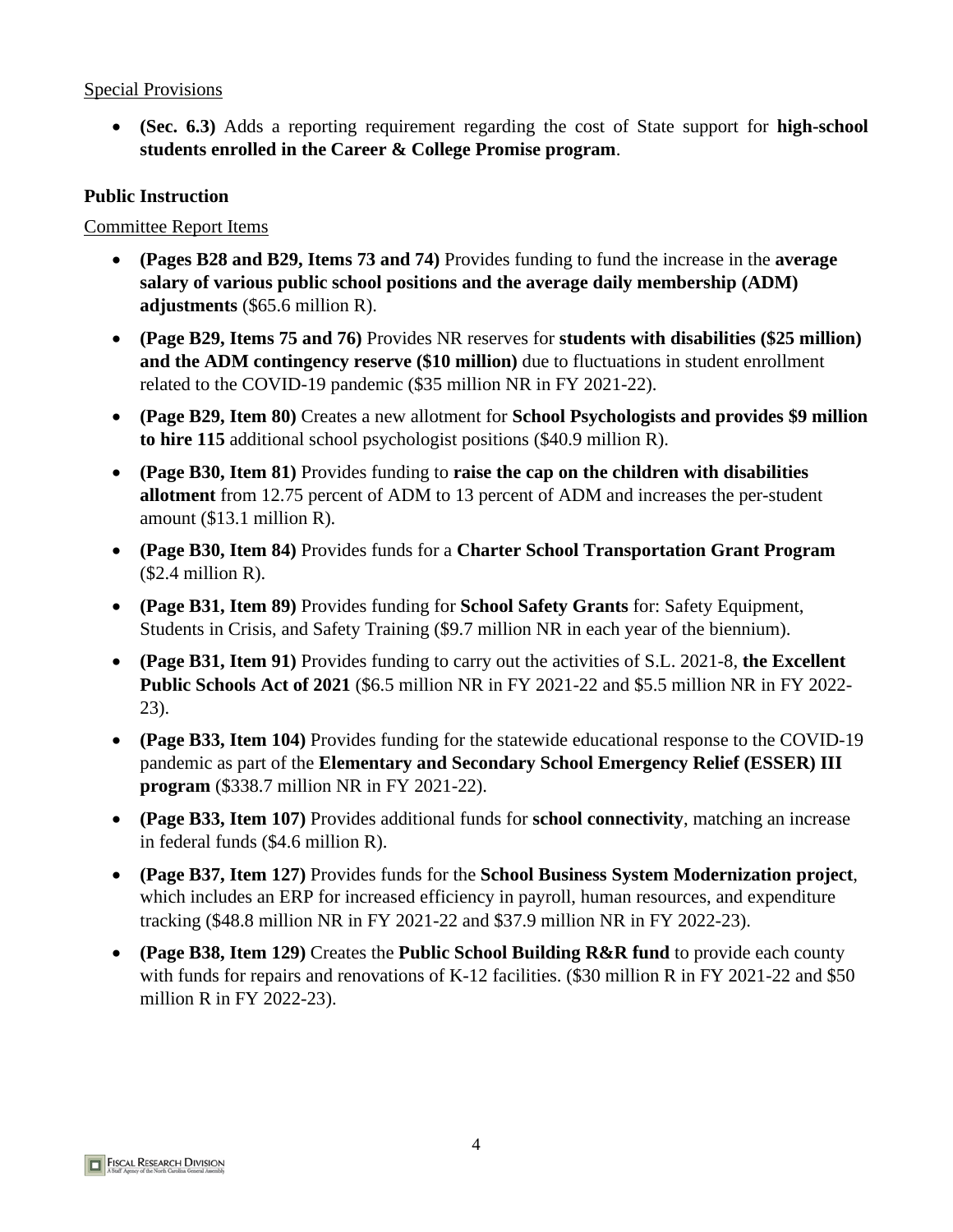- **(Sec. 7.12)** Authorizes the use of the **Special State Reserve Fund to cover extraordinary transportation** costs for high-needs children with disabilities and establishes a reserve to cover extraordinary transportation costs for homeless and foster children.
- **(Sec. 7.13) Transitions from the Innovative School District model** by eliminating the designation of new schools and setting parameters for the transfer of Southside-Ashpole Elementary School back to Robeson County Schools.
- **(Sec. 7.23) Holds ADM harmless** for the FY 2021-22 school year. DPI will not reduce funding for any public school unit whose actual ADM is lower than anticipated.
- **(Sec. 7.30)** Directs the Center for Safer Schools to establish **a training center for school safety.**
- **(Sec. 7.67) Eliminates the required payroll substitute deduction** for teachers who provide a reason for taking personal leave on days other than teacher workdays.

# **University of North Carolina (UNC)**

- **(Page B48, Item 145)** Allocates Fiscal Recovery Funds to Project Kitty Hawk to **establish a public-private partnership for digital learning courses** (\$97 million NR in FY 2021-22).
- **(Page B48, Item 147)** Provides funding for **enrollment growth** at the constituent institutions of the University of North Carolina (\$67 million R).
- **(Page B48, Item 148)** Provides funding for the **operation and maintenance of newly completed building** projects at UNC institutions (\$26 million R, and \$2.8 million NR in FY 2021-22).
- **(Page B48, Items 149 and 150)** Provides funding to **the NC Promise Tuition Plan** (\$15.0 million R in FY 2021-22 and \$20.0 million R in FY 2022-23) and additional funds to **include Fayetteville State University** in the program beginning the FY 2022-23 academic year (\$11.5 million R in FY 2022-23).
- **(Page B50, Item 157)** Allocates Fiscal Recovery Funds to the State Education Assistance Authority for **need-based grants** to high school graduates who attend community college (\$25.5 million NR in FY 2021-22).
- **(Page B50, Item 159)** Provides additional funding to The University of North Carolina **Need-Based Financial Aid Program** (\$6.3 million R).
- **(Page B51, Item 163)** Provides funding for a **four-year tuition grant** for students graduating from the North Carolina School of Science and Mathematics or the UNC School of the Arts High School Academic Program who enroll at a UNC institution (\$1.75 million R in FY 2021-22 and \$3.5 million R in FY 2022-23).
- **(Page B53, Item 171)** Allocates Fiscal Recovery Funds to North Carolina private colleges and universities to **mitigate the impact of the COVID-19 pandemic** (\$51 million NR in FY 2021- 22).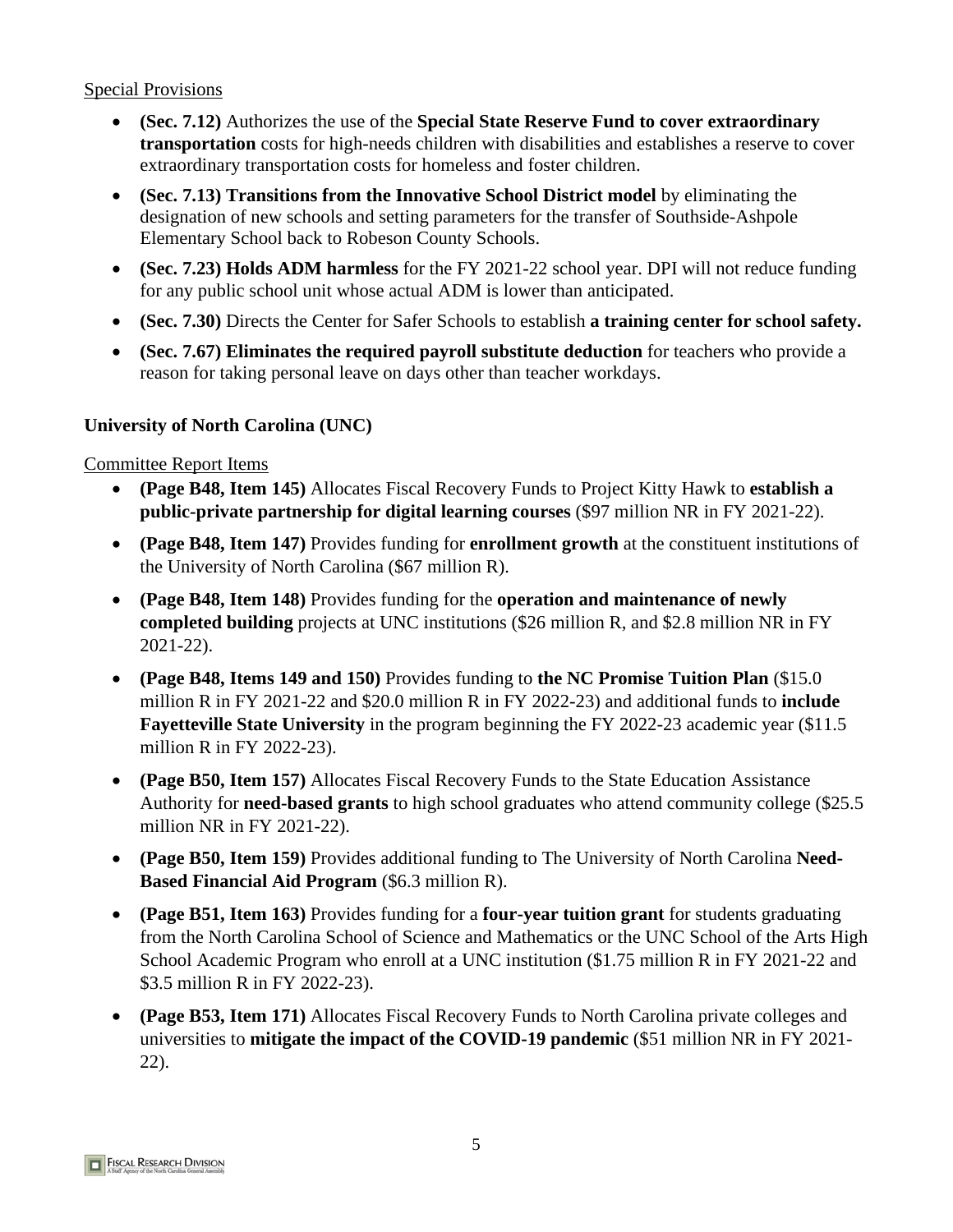- **(Page B53, Items 172 and 173)** Allocates Fiscal Recovery Funds for **need-based scholarships** for certain disabled veterans and their family members (\$13 million NR in FY 2021-22).
- **(Pages B53 and B54, Items 174 and 175)** Provides additional funding for **the Opportunity Scholarship Program** (\$19 million NR in FY 2021-22 and \$30 million R in FY 2022-23).
- **(Page B54, Items 176 and 177)** Provides additional funding **for Personal Education Savings Accounts** (\$3 million R in FY 2021-22 and \$9.7 million R in FY 2022-23) and for **the Special Education Scholarship for Children with Disabilities** (\$2 million R in FY 2021-22 and \$6 million R in FY 2022-23).
- **(Page B56, Items 184 and 186)** Allocates Fiscal Recovery Funds for **research related to the COVID-19 pandemic** (\$48 million NR in FY 2021-22).
- **(Page B56, Item 187)** Provides funding to the North Carolina Policy Collaboratory to implement the **requirements of the 2021 Water Safety Act** (\$14.2 million NR and \$100,000 R in FY 2021-22).
- **(Pages B60, B65, and B70, Items 197, 206, and 216)** Provides funding for the Engineering North Carolina's Future initiative to **support the engineering colleges at NC State University, UNC Charlotte, and NC A&T University** (\$20 million NR in FY 2021-22 and \$15 million NR in FY 2022-23).
- **(Page B66, Item 208)** Provides funding to **UNC Asheville** to improve **student enrollment and outcomes** (\$5 million R)
- **(Page B70, Item 214)** Provides additional funding for **NC A&T's Doctoral Programs** (\$5.5 million R in FY 2021-22 and \$7.5 million R in FY 2022-23).
- **(Page B79, Item 229)** Provides additional funding for **the North Carolina School of Science and Math–Morganton campus** (\$2.6 million R and \$1.3 million NR in FY 2021-22, and \$6.4 million R and \$350,000 NR in FY 2022-23).

- **(Sec. 8.7)** Allows UNC constituent institutions to consider those **who receive full athletic scholarships as residents** for all purposes, including tuition, beginning in the FY 2021-22 academic year.
- **(Sec. 8.10)** Outlines the requirements of the North Carolina Policy Collaboratory **under the 2021 Water Safety Act** related to the study and management of harmful water-based chemicals.
- **(Sec. 8.15)** Makes modifications to **the carryforward authority** for UNC constituent institutions.
- **(Sec. 8A.2) Combines the three scholarships for public higher education** into one new North Carolina Need-Based Scholarship Program for Public Colleges and Universities, which will be a forward-funded scholarship program.
- **(Sec. 8A.3)** Makes **modifications to Opportunity Scholarship Program** including changes to the award value and income eligibility.
- **(Sec. 8A.3) Combines the Special Education Scholarship for Children with Disabilities** and **Personal Education Savings Accounts** into one new program in FY 2022-23.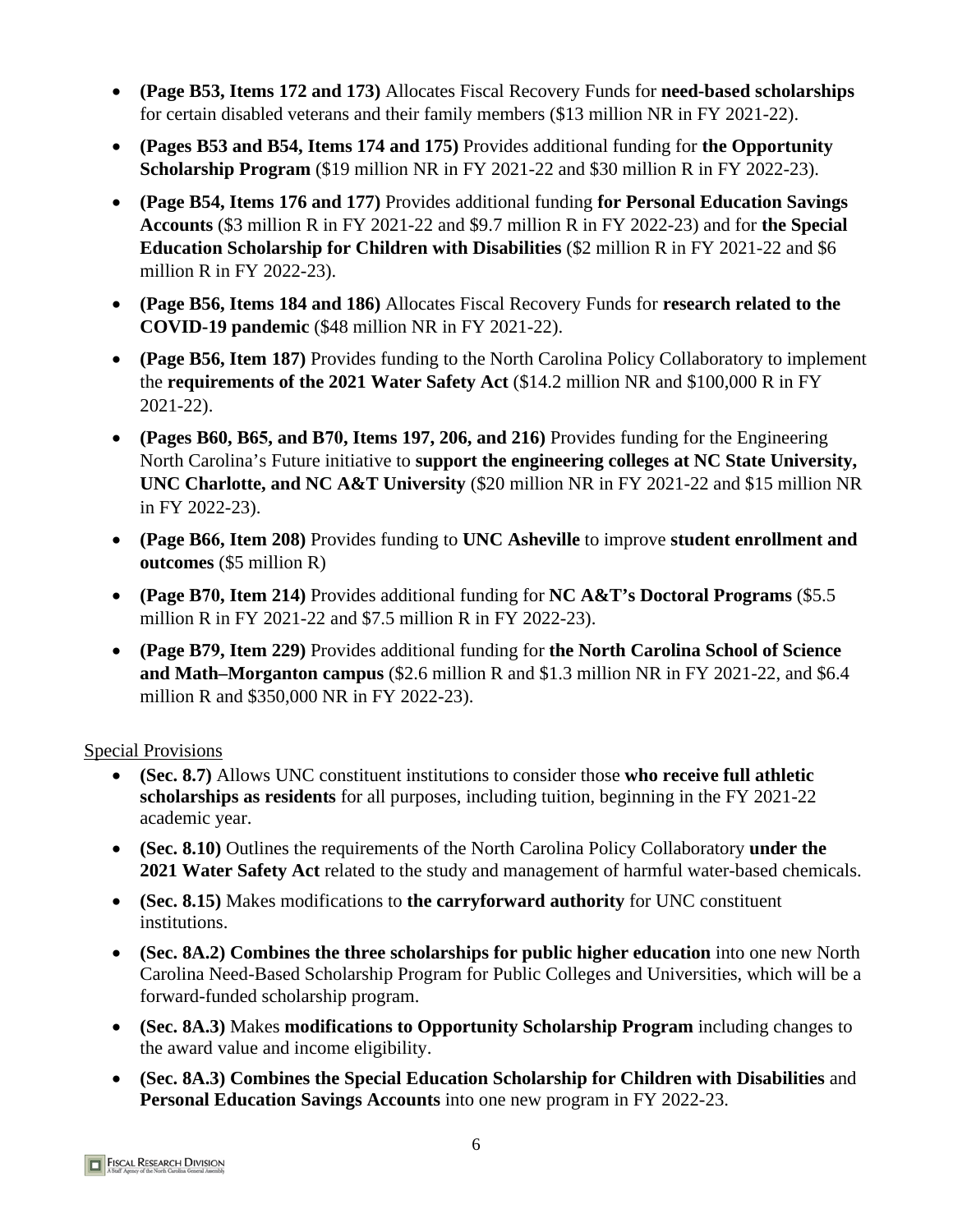# **Highlights of the Health and Human Services Budget**

The Conference Budget for Health and Human Services in FY 2021-22 includes net appropriations of \$5.77 billion, which is \$219.8 million above the base budget for FY 2021-22, a 4.0% increase. FY 2022- 23 includes net appropriations of \$6.32 billion, \$771.8 million above the base budget. This is a 13.9% increase. The highlights of the Health and Human Services budget adjustments follow below.

# **Committee Report Items**

#### **Division of Aging and Adult Services**

- (Page C7, Item #6) **Provides \$15.0 million from the State Fiscal Recovery Fund for rapid rehousing services** for individuals and families at risk of homelessness due to the COVID-19 pandemic.
- (Page C9, Item #14) **Increases funding for the Home and Community Care Block Grant** to expand services for older adults and their unpaid primary care givers (\$3.6 million R in FY 2021-22 and \$5.8 million R in FY 2022-23).

#### **Central Management and Support**

- (Page C19, Item #36) **Provides \$15.0 million from the State Fiscal Recovery Fund to the North Carolina Association of Free & Charitable Clinics** to support member clinics throughout the State.
- (Page C19-C20, Items #37, #38, and #39) **Provide \$12.5 million from the State Fiscal Recovery Fund to support telehealth and telepsychiatry efforts**. The total includes \$10.0 million for a Virtual Behavioral Health Service grants program, \$1.5 million for the North Carolina Statewide Telepsychiatry Program (NC-STeP), and \$1.0 million for a school-based virtual health pilot program.
- (Pages C20-C21 and C26, Items #43, #44, #79, and #80) **Provide funding for NC FAST operations and maintenance and system development activities,** including child welfare case management and infrastructure modernization (\$20.0 million R in General Fund in each year of the biennium, as well as \$39.7 million NR in FY 2021-22 and \$38.4 million NR in FY 2022-23 from the Medicaid Transformation Reserve).
- (Page C21, Item #45) **Provides \$12.7 million R in FY 2021-22 and \$13.3 million R in FY 2022-23 for Medicaid Enterprise System** operations and maintenance.
- (Page C22, Item #52) **Budgets federal American Rescue Plan Act (ARPA) funds to support COVID-19 testing and mitigation in small rural hospitals** (\$4.9 million NR in FY 2021-22).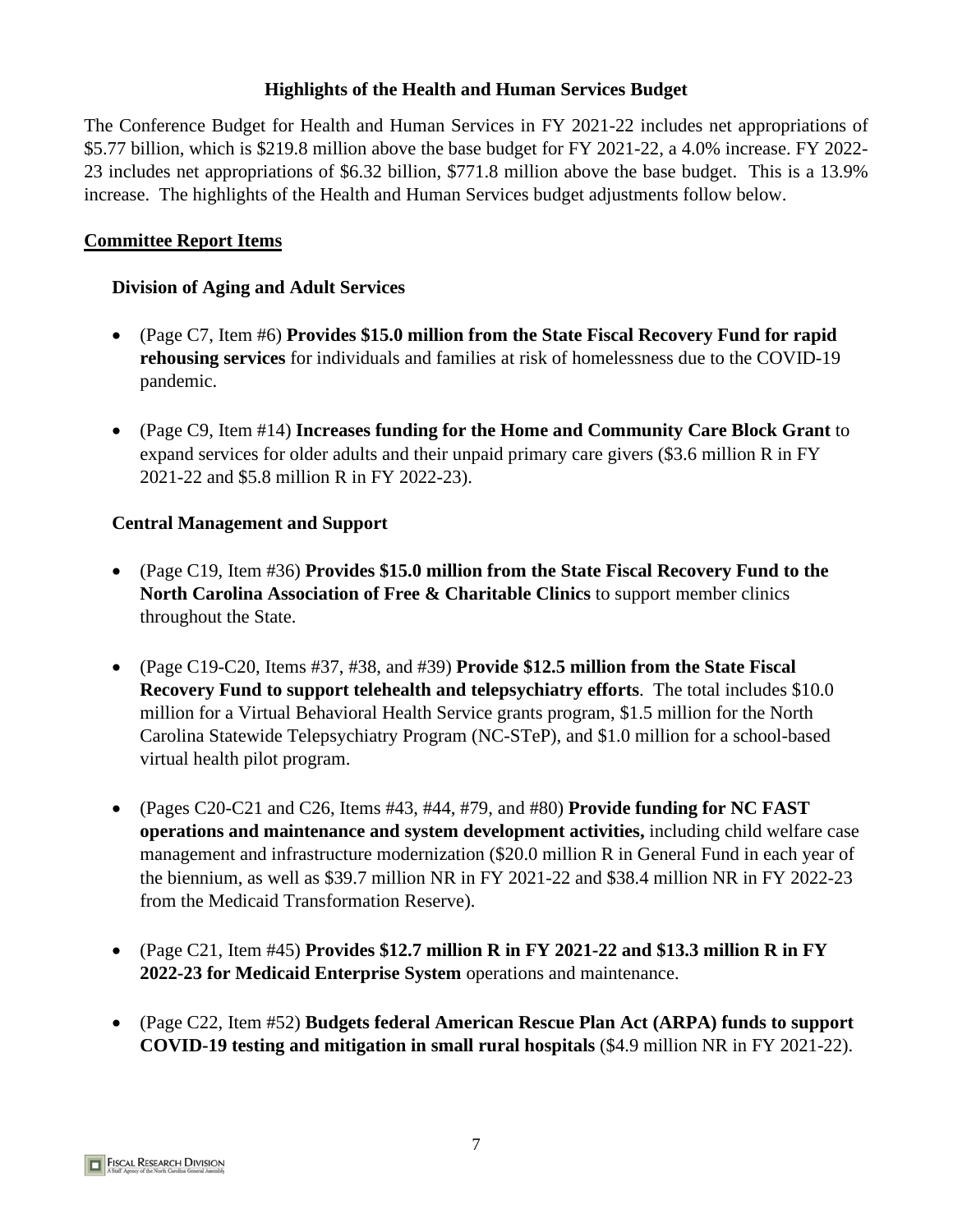• (Page C22, Item #54) **Provides \$4.0 million NR in FY 2021-22 for the Rural Health Loan Assistance Repayment Program** for loan repayment incentives to recruit doctors, physician assistants, dentists, nurse practitioners, and certified nurse midwives to rural areas.

# **Division of Child Development and Early Education**

- (Page C33, Item #87) **Provides \$20.0 million for start-up and capital grants for child care centers and NC Pre-K classrooms from the State Fiscal Recovery Fund.**
- (Page C34, Item #92) **Provides \$10.0 million R each year of the biennium for Smart Start**.
- (Page C35, Item #94) **Increases the NC Pre-K rates for child care centers by 2% in FY 2021- 22 and by an additional 2% in FY 2022-23** with the intent that the funds be used to increase the salaries of teachers working in child care centers to address the disparities in teacher salaries among those working in child care centers compared to those working in public schools or Head Start centers (\$1.7 million R in FY 2021-22 and \$3.5 million R in FY 2022-23).
- (Page C36, Item #102) **Budgets federal Child Care and Development Fund block grant funds for child care services and supports** (\$502.8 million NR provided through ARPA). The funds will be used for:
	- o subsidized child care services (between \$206.0 million and \$215.0 million),
	- o modernizing early childhood technology infrastructure (\$50.0 million to \$59.0 million),
	- o copays for families receiving subsidized child care (covered through December 2021) (\$30.0 million), and
	- o workforce initiatives, including teacher recruitment and retention efforts (up to \$207.8 million).

# **Division of Health Benefits**

- (Page C45, Item #113) **Recognizes \$274.8 million NR in savings from the enhanced federal match on home and community-based services (HCBS)** available from ARPA. The savings will be placed into a new HCBS Fund (Page C45, Item #114) and used **to enhance, strengthen, and expand Medicaid HCBS**. Money from the HCBS Fund will support the State share of costs to:
	- o **Add at least 1,000 Innovations waiver slots and 114 slots in the Community Alternatives Program for Disabled Adults** waiver program (Page C45, Items #115, #116, and #117),
	- o **Increase wages for HCBS direct care workers,** with the goal of getting these workers to a wage of at least \$15 per hour (Page C45, Item #118),
	- o **Increase the Medicaid reimbursement rate for private duty nursing** (Page C45, Item #119),
	- o **Expand the State-County Special Assistance In-Home program** by aligning the income eligibility level with the Special Assistance Adult Care Home program beginning July 1, 2022 (Page C46, Item #120), and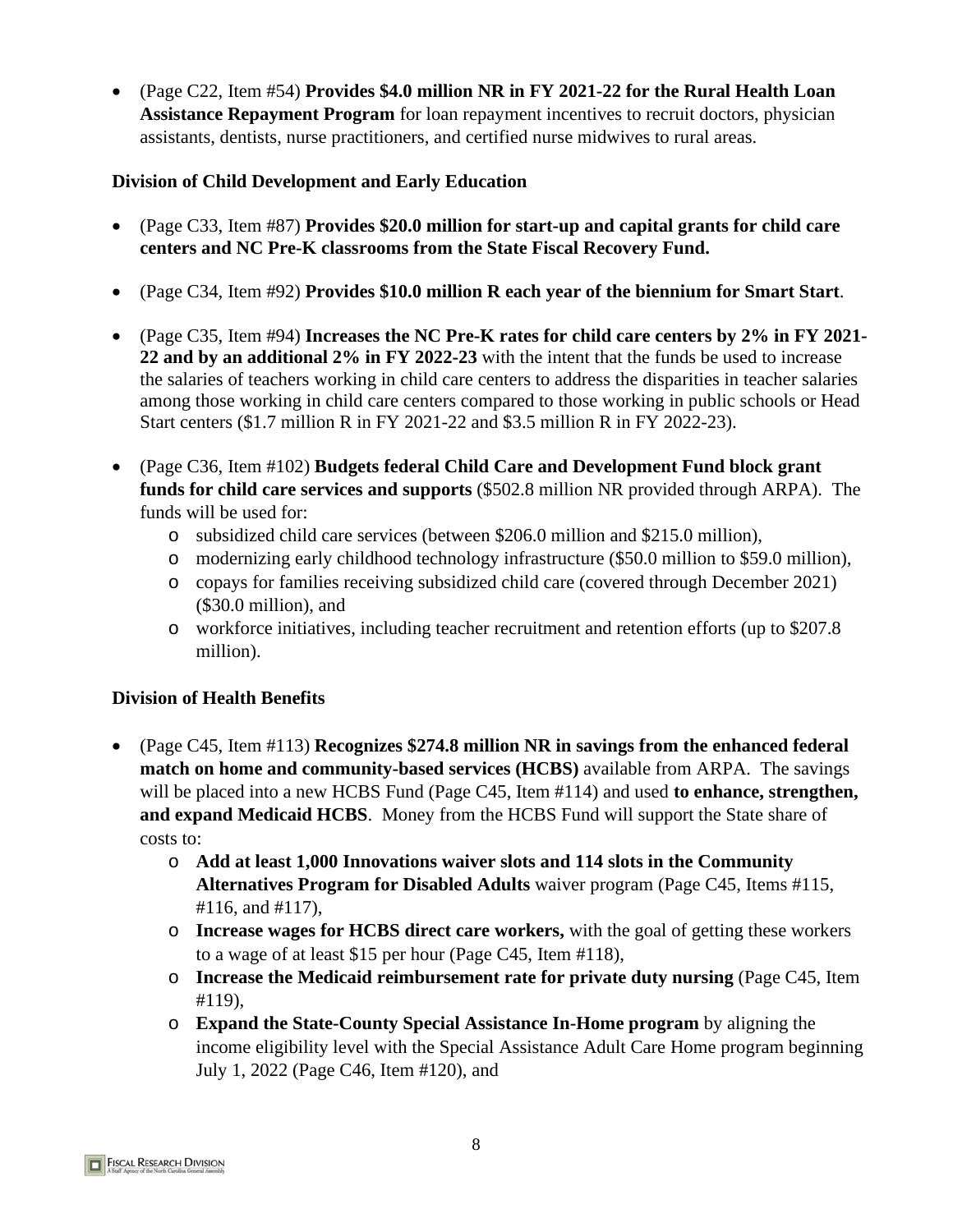o **Support the Transitions to Community Living Initiative,** which assists Medicaid beneficiaries with mental illness in transitioning from institutions to community settings in accordance with the U.S. Department of Justice Olmstead Settlement (Page C46, Item #121).

By the end of the biennium, the State will have spent nearly \$180 million on HCBS enhancements and initiatives using the savings placed in the HCBS Fund. The Fund will continue to support HCBS enhancements through March 31, 2024. Beginning April 1, 2024, ongoing State costs for the enhancements will be paid through an increase in hospital assessments.

- (Page C46, Item #122) **Provides \$10.0 million R in FY 2021-22 and \$21.8 million R in FY 2022-23 to increase the wages of direct care workers working in intermediate care facilities for individuals with intellectual disabilities** (ICF/IID).
- (Page C49, Item #133) **Provides funds for the Medicaid and NC Health Choice rebase** (\$33.4 million R/NR in FY 2021-22 and \$562.6 million R in FY 2022-23). The funds support projected changes to enrollment, service utilization, prices, and federal match, as well as the transition to managed care. The rebase for FY 2022-23 is higher due to the anticipated termination of the enhanced federal COVID-19 match in the first year of the biennium.
- (Page C49, Item #134) **Authorizes State funding from the Medicaid Transformation Fund to support IT upgrades, contracts, and initiatives needed for the State's transition to managed care on July 1, 2021, including funds for the Healthy Opportunities program.** The State share of project costs, \$133.1 million NR in FY 2021-22 and \$119.0 million NR in FY 2022-23, will be transferred from the Medicaid Transformation Fund. The projects and initiatives must be approved as qualifying needs by the Office of State Budget and Management before State funding from the Medicaid Transformation Fund can be expended.
- (Page C49, Item #135) **Extends Medicaid coverage from 60 days postpartum to 12 months postpartum and broadens Medicaid coverage for pregnant women to include the full set of Medicaid services.** The State share of costs for the extension, \$12.5 million R in FY 2021-22 and \$50.8 million R in FY 2022-23, will be generated through an increase in hospital assessments. The program begins April 1, 2022, and sunsets March 31, 2027.
- (Page C49, Item #136) **Provides funds to enable the parents of children temporarily placed in the child welfare system to retain Medicaid benefits** as long as the parents are making reasonable efforts to comply with their court-ordered reunification plans (\$8.1 million R in FY 2021-22 and \$18.0 million R in FY 2022-23).

# **Division of Mental Health, Developmental Disabilities and Substance Abuse Services**

• (Page C72, Item #173) **Provides \$12.6 million in temporary funding assistance for ICF/IID providers from the State Fiscal Recovery Fund.** Funds will go towards increased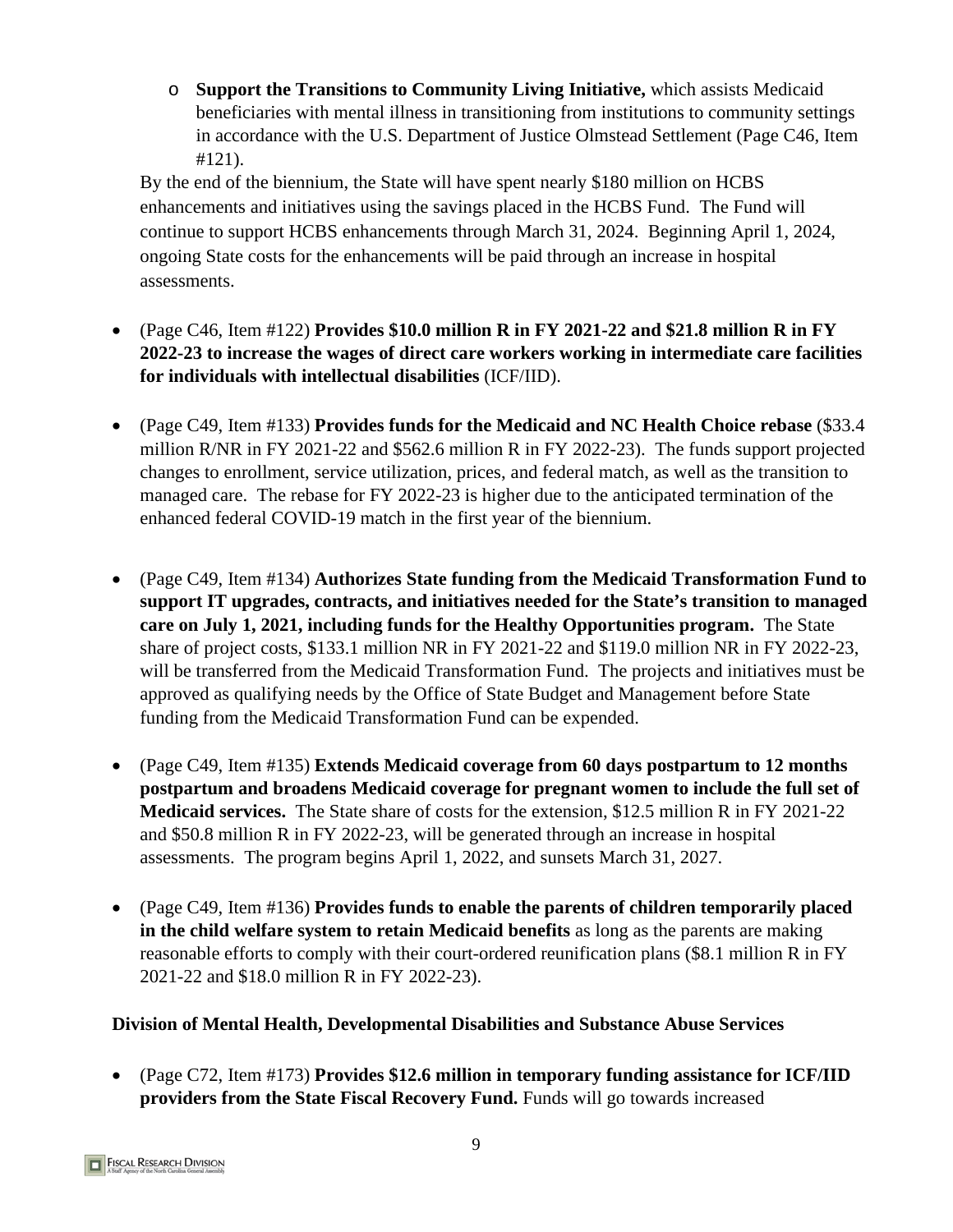reimbursements for intermediate care facilities for individuals with intellectual disabilities services.

- (Page C72, Item #174) **Provides \$25.0 million for behavioral health crisis partnerships in Forsyth and Mecklenburg counties from the State Fiscal Recovery Fund.** Funds will go towards partnership programs between the applicable county and its local hospital system, local behavioral health crisis centers, local emergency services providers, and local management entity/managed care organization (LME/MCO) in order to divert individuals from hospital emergency rooms.
- (Page C76, Item #192) **Provides funds to complete the phased implementation of the Transition to Community Living Initiative (TCLI)** in each year of the biennium (\$15.1 million R). Funding ensures compliance with the 2012 US Department of Justice settlement by helping transition individuals into housing slots, increasing the number of referrals to supported employment, and assisting more individuals in Assertive Community Treatment.
- (Page C78, Item #200) **Provides funds for operating costs at Broughton Hospital** (\$5.65 million R in each year).
- (Page C82, Item #212) **Provides funds for electronic health record development** at State operated healthcare facilities (\$20.0 million NR in FY 2021-22 and \$30.0 million NR in FY 2022-23).
- (Page C82, Item #214) **Provides funds for incentivizing the development of Medicaid services to support the needs of recipients living in community-based group homes and establishing new rate and funding models and methodologies** (\$10.0 million R in each year).
- (Page C85, Item #237) **Provides \$13.0 million R in each year of the biennium for the Division of State Operated Healthcare Facilities to rectify a chronic budget shortfall** by reducing overbudgeted receipts across various State healthcare facilities.
- (Page C87, Item #243) **Provides funds for opioid abatement and remediation initiatives**  funded by the State's recent opioid settlement with McKinsey and Co. (\$15.7 million NR in FY 2021-22 and \$812,250 NR in FY 2022-23). A new Opioid Abatement Fund is established to hold the settlement receipts, and funds will be used to cover the legal costs of the case and to remediate the harms caused to the State by the opioid epidemic.

# **Division of Public Health**

• (Page C96, Item #249) **Provides \$36.0 million from the State Fiscal Recovery Fund for local health departments** to expand communicable disease surveillance, detection, control, and prevention activities to address COVID-19 and other communicable disease challenges exacerbated by the COVID-19 pandemic.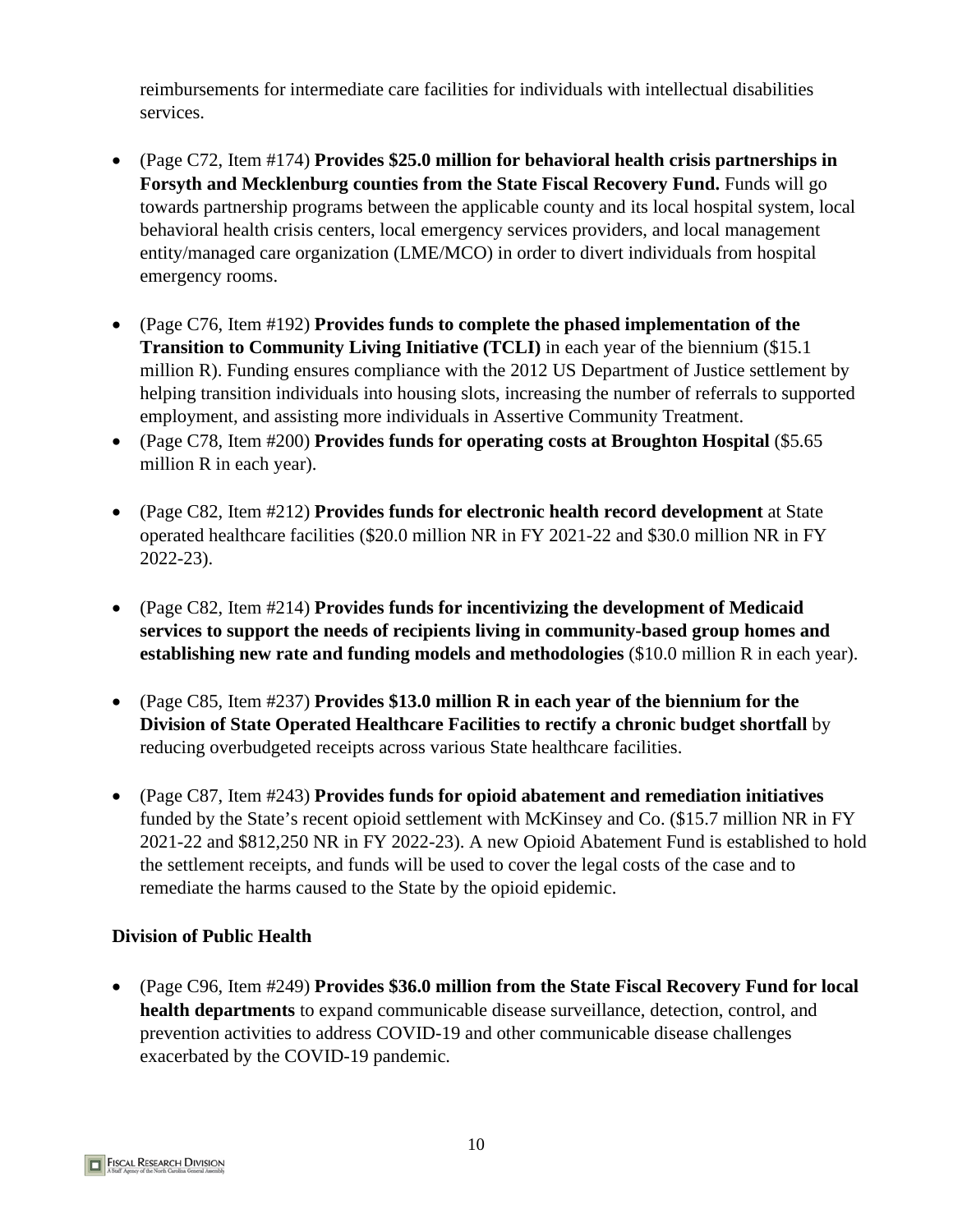- (Page C96, Item #250) **Provides \$150.0 million from the State Fiscal Recovery Fund for Lead and Asbestos Remediation in Schools and Child Care Facilities**.
- (Page C100, Items #265 and #266) **Provide an additional \$2.1 million in FY 2021-22 and \$3.3 million in FY 2022-23 for grant programs for pregnancy centers**.
- (Page C100, Item #267) **Provides \$3.2 million NR in each year of the biennium for the expansion of the Continuum of Care Pilot Program.** The purpose of the statewide continuum of care program includes expansion and operation of the Human Coalition Pregnancy Support Program to provide community outreach, consultations, and support and care coordination for women experiencing under-supported pregnancies.
- (Page C101-C102, Items #272 and #276) **Budget a total of \$89.7 million in federal ARPA receipts to support the State and local public health workforce**. The total includes \$62.3 million to support COVID-19 prevention, preparedness, response, and recovery initiatives – including school-based health services – and \$27.4 million to support Disease Intervention Specialists to address COVID-19 and other infectious diseases.
- (Page C101, Items #273, #274, and #275) **Budget an additional \$35.8 million in federal ARPA receipts to support the detection and mitigation of COVID-19**. The total includes approximately \$20.2 for detection and mitigation in confinement facilities, \$1.4 million for detection and mitigation in populations experiencing homelessness, and \$14.2 million for Nursing Home and Long-term Care Facility Strike Teams.
- (Page C102, Item #277) **Budgets federal ARPA receipts to support Statewide COVID-19 Vaccination Efforts** (\$102.5 million NR in FY 2021-22).
- (Page C103, Item #281) **Provides funds for youth tobacco and nicotine dependence prevention activities** funded by the State's recent settlement with Juul Labs. A new Youth Electronic Nicotine Dependence Abatement Fund is established to hold the settlement receipts, and \$11.0 million NR from the Fund will be used in FY 2021-22 for cessation, prevention, data monitoring, and other evidence-based activities targeted at youth and young adults.

# **Division of Social Services**

- (Page C121, Item #299) **Provides \$48.0 million from the State Fiscal Recovery Fund to reduce the negative economic impact of the COVID-19 pandemic on facilities that serve Special Assistance (SA) recipients.** Funding will provide a monthly payment of \$125 per SA recipient beginning July 2021.
- (Page C122, Item #304) **Provides \$10.0 million R/NR in FY 2021-22 and \$5.0 million R in FY 2022-23 for child advocacy centers** across the State.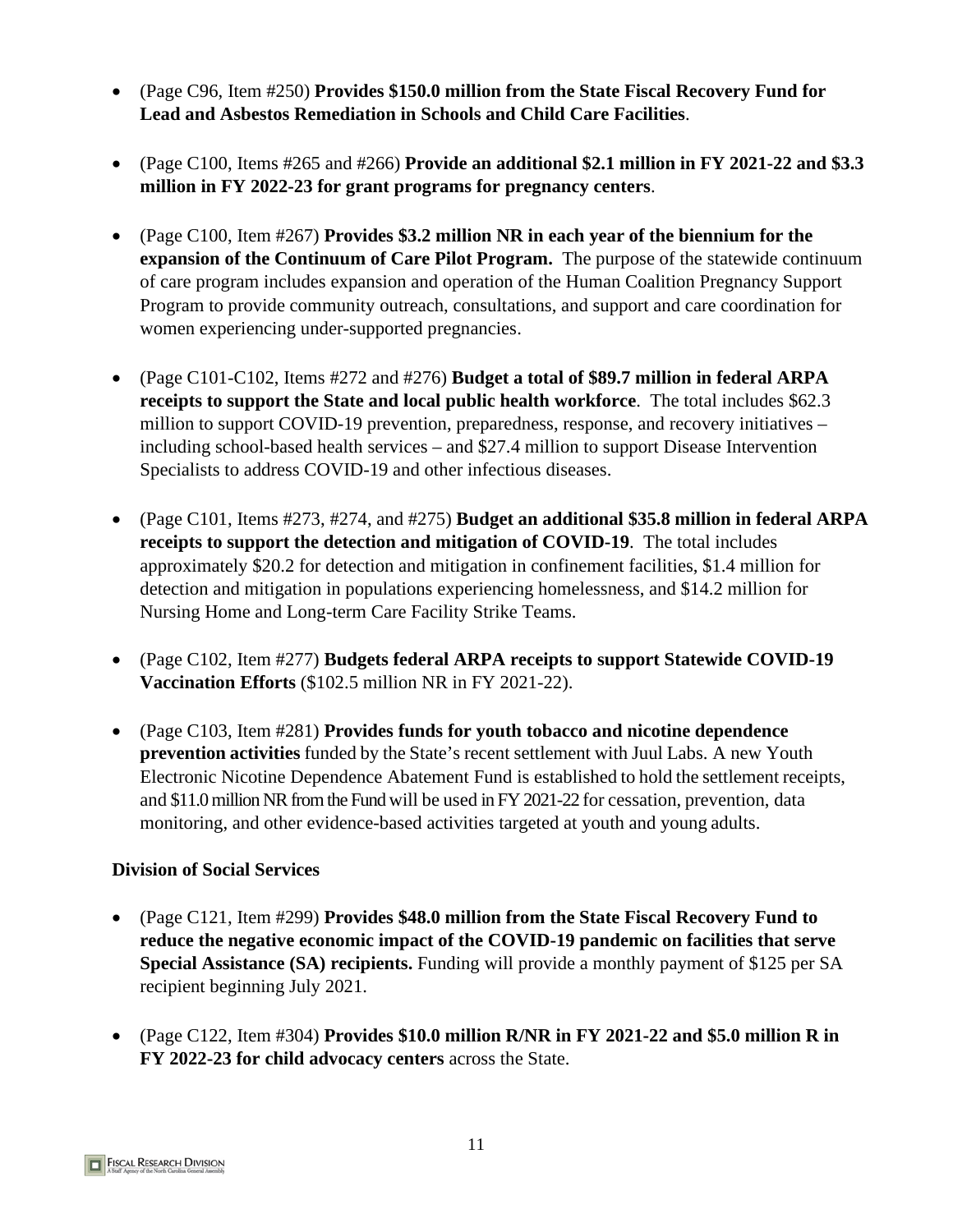- (Page C128, Items #329 and #331) **Increase adoption assistance and foster care rates** beginning January 1, 2022 (total of \$5.3 million R in FY 2021-22 and \$5.4 million R in FY 2022-23).
- (Page C128, Item #332) **Provides \$6.0 million NR in FY 2021-22 and \$12.0 million NR in FY 2022-23 to cover a loss in federal receipts from the Family First Prevention Services Act,** which limits Title IV-E funding for congregate care to 14 days starting October 1, 2021.
- (Page C130, Item #340) **Increases the personal needs allowance for SA recipients** from \$46 to \$70 a month, effective January 1, 2022 (\$2.0 million R in FY 2021-22 and \$2.7 million R in FY 2022-23).
- (Page C133, Item #366) **Provides \$900,000 R in each year of the biennium for up to 15 FTEs to staff the regional supervision support model** directed by S.L. 2017-41 and a statewide child protective services hotline.

# **Division of Aging and Adult Services**

• (Section 9A.3A) **Expands the State-County Special Assistance (SA) In-Home program** by establishing the SA In-Home program as a State entitlement and increasing the SA In-Home income eligibility limit to match the SA Adult Care Home (ACH) income eligibility limit. This program change is intended to create parity between the SA ACH program and the SA In-Home program.

# **Division of Health Benefits**

- (Section 9D.13A) **Increases Medicaid hospital assessments to fund the extension of postpartum benefits beginning April 1, 2022, and the home and community-based service enhancements beginning April 1, 2024.** The increases are implemented through the addition of two new components to the assessment formula.
- (Section 9D.22) **Requires DHHS to develop a clinical coverage policy and assign a billing code for Medicaid coverage of behavioral health services provided after the first 30 hours in a hospital setting for beneficiaries awaiting discharge to a more appropriate setting.** The new Medicaid covered services and rates must be implemented by July 1, 2022.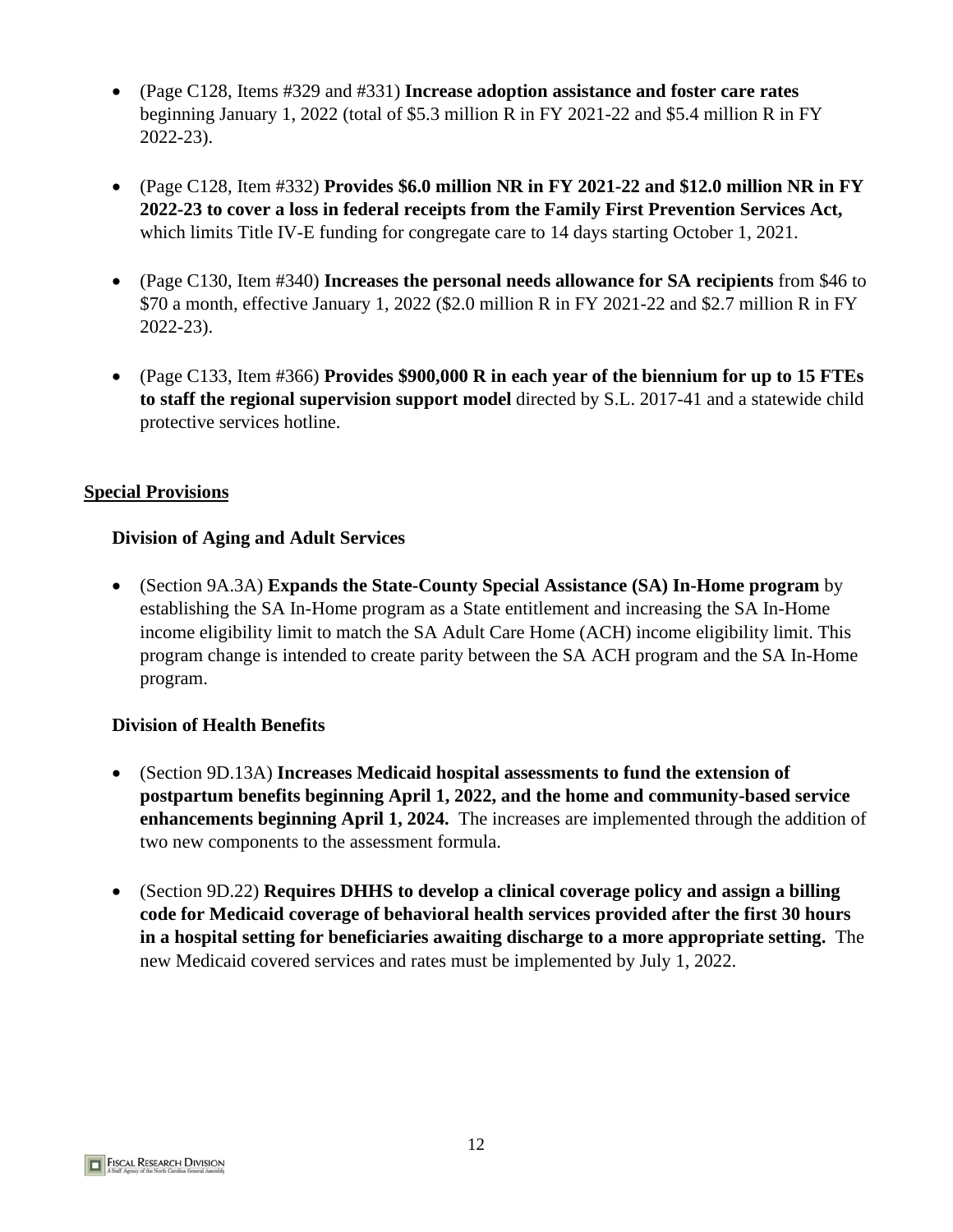#### **Division of Public Health**

• (Section 9G.6A) **Requires implementation of new newborn screenings within three years of being added to the national Recommended Uniform Screening Panel (RUSP).** DHHS must report on new conditions to be added to the program and the status and reason for a delay of more than three years.

#### **Division of Social Services**

• (Section 9I.15) **Requires the Division of Social Services to deploy the child welfare case management component of NC FAST statewide before October 1, 2022** and provides timelines by which the Division must release a request for proposal and enter into a contract for at least one significant augmentation to the child welfare component.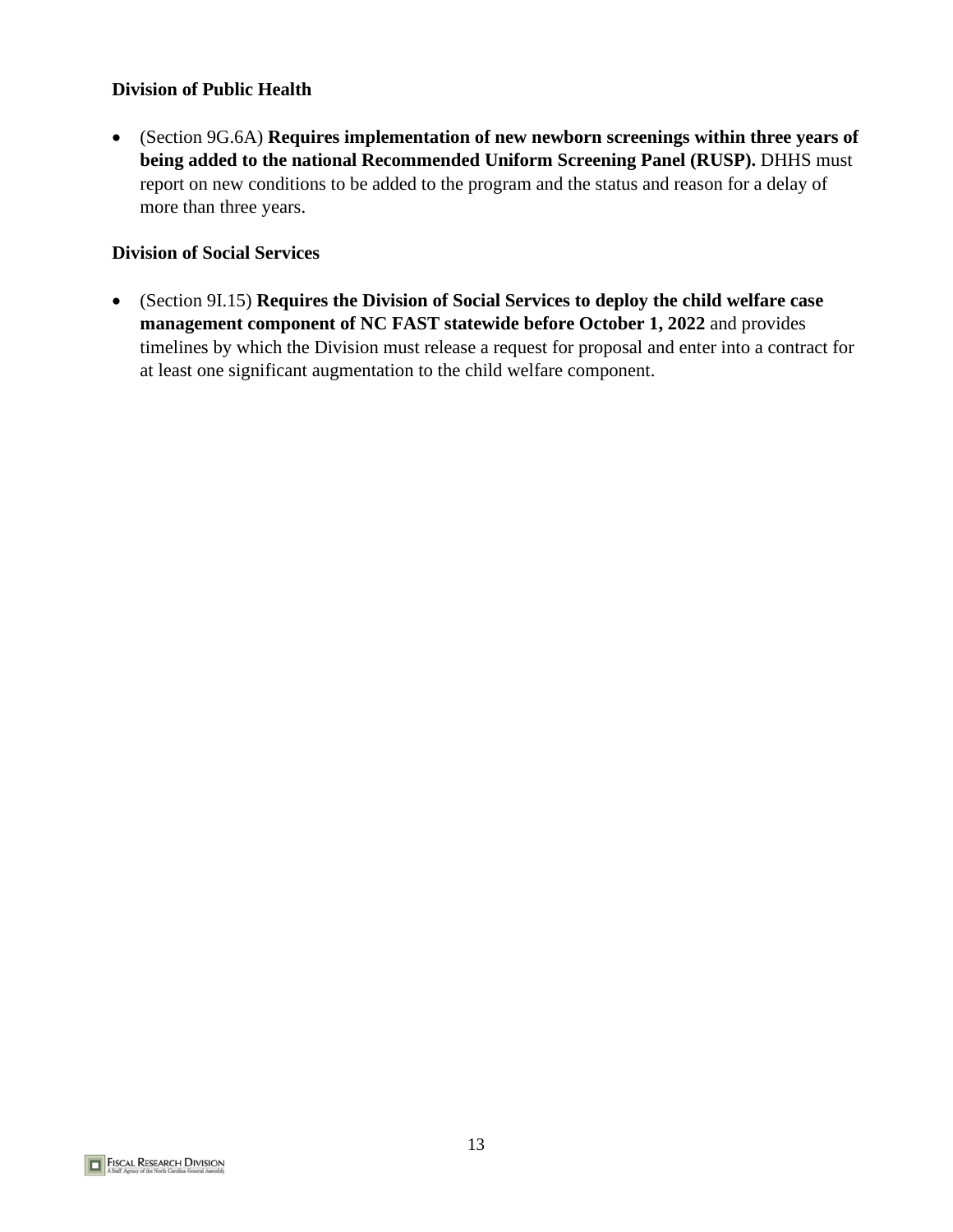# **Highlights of the Agriculture, Natural, and Economic Resources (AgNER) Budget**

The Conference Budget for AgNER in FY 2021-22 includes net appropriations of \$754.8 million, which is \$134.0 million above the base budget, a 21.58% increase. FY 2022-23 includes net appropriations of \$734.5 million, which is \$113.6 million above the base budget, an 18.30% increase. In addition to net General Fund appropriations, the Conference Budget allocates \$2.1 billion from the State Fiscal Relief Fund to AgNER programs. The highlights of the AgNER adjustments are as follows:

#### **Department of Agriculture and Consumer Services (DACS)**

#### Committee Report Items

- (Page D9, Items 6-14) Provides \$128.8 million from the State Fiscal Recovery Fund for various programs to address the impact of the COVID-19 pandemic, including **funding for food banks, and meat, swine, and dairy producers.**
- (D12, Items 32-33) Provides the Forest Service with additional **emergency response equipment**, an airplane tanker, and a helicopter. (\$9 million nonrecurring).
- (Page D13, Item 37) Provides \$670,000 recurring and \$8 million nonrecurring each year for **Farmland Preservation**.
- (Page D13, Item 38) Fully funds the operating requirements for the new Steve Troxler **Agricultural Sciences Center**. (\$2.4 million recurring).
- (Page D13, Item 39) Provides \$951,000 recurring and \$2.5 million nonrecurring each year for the **Tobacco Trust Fund**.

#### **Department of Commerce (Commerce)**

# Committee Report Items

- (Page D26, Items 64-68; Page D34, Items 76-81; Page D45, Items 125-128) Provides \$187.7 million from the State Fiscal Recovery Fund for various programs to address the impact of the COVID-19 pandemic, including funding for **Rural Downtown Transformation Grants, workforce assistance, and travel, tourism, and business marketing.**
- (Page D35, Items 82-83) Provides funds to the **NC Biotechnology Center** for job training, and grants and loans, including early-stage loans for NC agricultural technology companies. (\$1 million recurring; \$2.5 million nonrecurring in the first year and \$1 million nonrecurring in the second year).
- (Page D35, Item 84) Provides additional funds to the **High Point Furniture Market.** (\$500,000 recurring; \$50,000 nonrecurring each year)
- (Page D46, Item 134) Provides funds for **a new e-sports industry grant fund to encourage esports events in the State.** (\$5 million recurring).

#### Special Provisions

• (Section 11.8) **Increases the annual cap for the One NC fund and sets aside funds for tier three counties** with total employment below 115,000.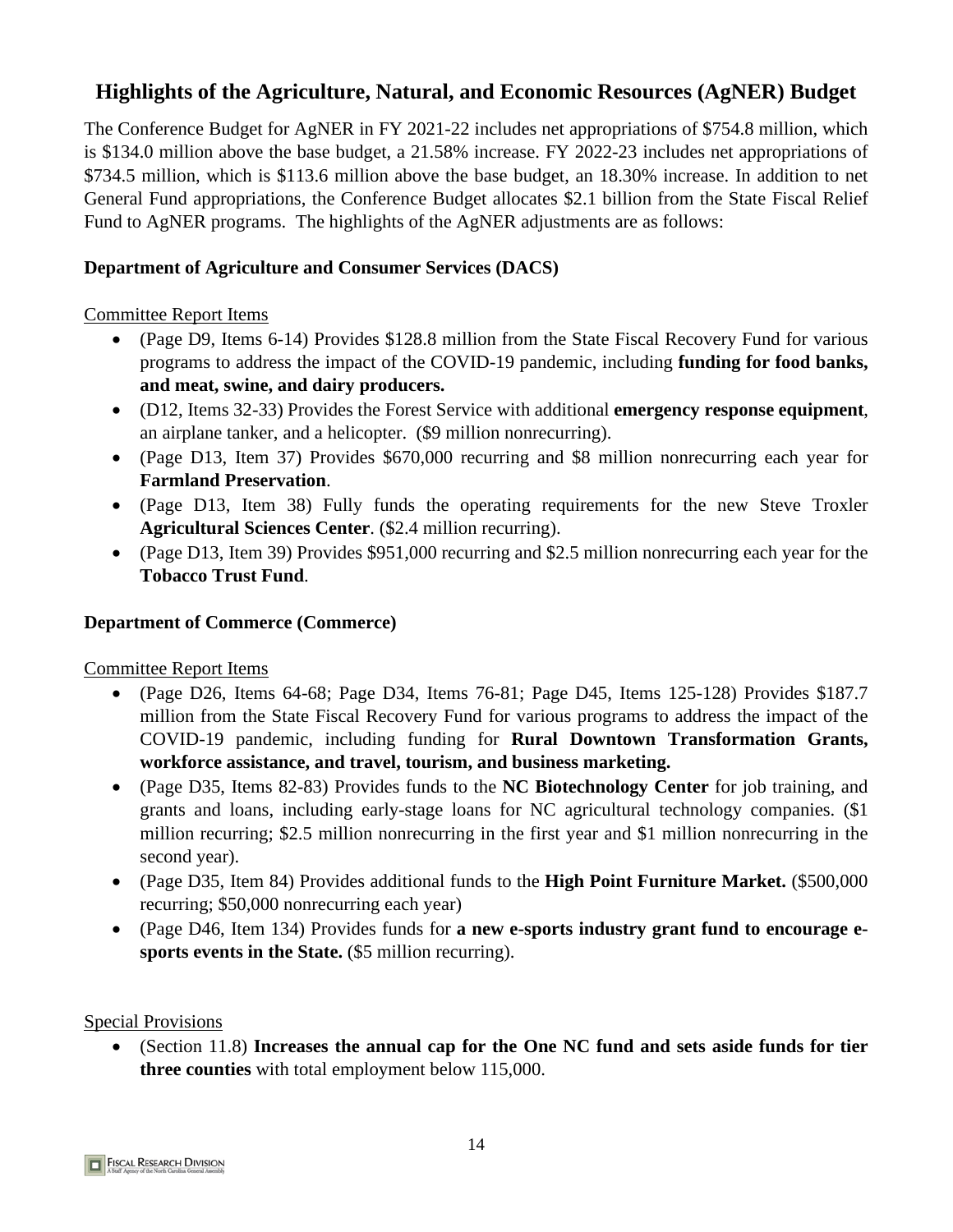# **Department of Environmental Quality (DEQ)**

#### Committee Report Items

- (Page D57, Items 147-150) Provides \$1.7 billion from the State Fiscal Recovery Fund for **water, sewer, and stormwater grants.**
- (Page D59, Items 160-162) Provides additional funds to **enhance support of the Marine Patrol.** (\$631,000 recurring; \$292,000 nonrecurring in the first year)
- (Page D61, Items 173 and 179) Provides seven new positions and operating costs to address **emerging compounds**, like PFAS. (\$686,000 recurring).
- (Page D62, Items 184 and 186) Provides eight new positions and operating costs to **address dam safety and landslide mapping.** (\$824,000 recurring).

#### Special Provisions

- (Section 12.10) **Creates a Dam Safety Emergency Fund** to provide the Department with resources to repair or remove dams in danger of failing.
- (Section 12.14) **Creates a new stormwater grant program** to provide funding to local governments for projects that will improve or create infrastructure for controlling stormwater quantity or quality.

# **Department of Natural and Cultural Resources (DNCR)**

- (Page D91-D92, Items 237-256) Provides \$40 million from the State Fiscal Recovery Fund for **water and sewer projects at the State Parks.** An additional \$56.2 million is provided for various programs, including support for attractions, like the **Zoo and Aquariums**, with significant receipt losses due to the COVID-19 pandemic.
- (Page D94, Item 264) Provides recurring funding for **historic sites maintenance** (\$1 million recurring).
- (Page D100, Item 309) Fully funds the operating requirements for **State Parks** that have been recently expanded or improved (\$2.1 million recurring and \$877,000 nonrecurring in the first year, increased to \$3.5 million recurring in the second year).
- (Page D100, Items 311 and 315, Page D108, Item 322, and Page D109, Item 325) Provides additional funding for **Parks and Recreation Trust Fund and NC Land and Water Fund grants**. (\$45.5 million nonrecurring each year for PARTF grants, and \$48.5 million nonrecurring in the first year and \$51.5 million nonrecurring in the second year for NCLWF grants).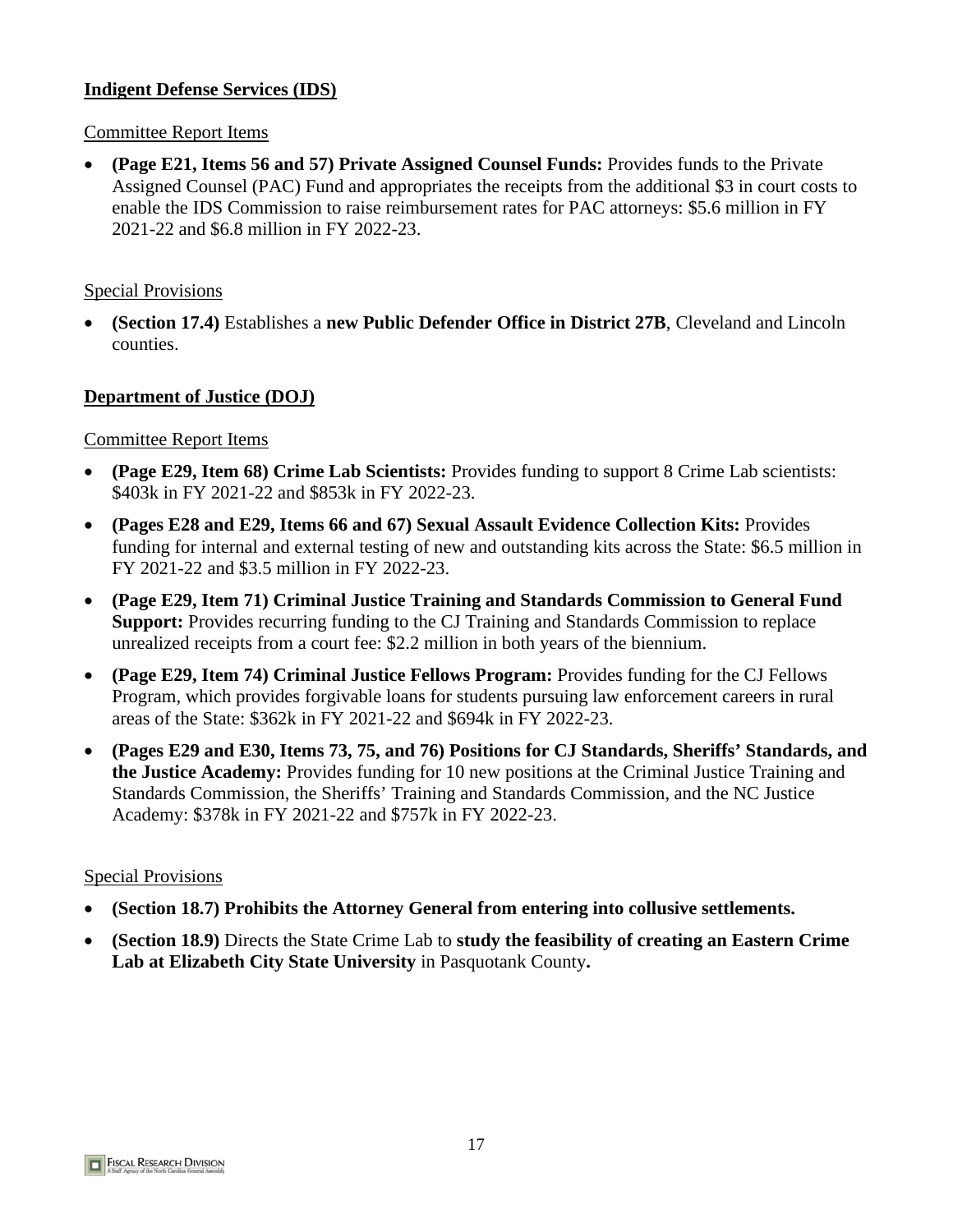# **Department of Public Safety (DPS)**

Committee Report Items

- **(Page E43, Items 88 and 89) State Fiscal Recovery Funds for Law Enforcement:** Provides State Fiscal Recovery Funds for VIPER equipment upgrades and the Computer Aided Dispatch system at the Highway Patrol: \$30.4 million in FY 2021-22.
- **(Page E43, Items 90 & 91) State Fiscal Recovery Funds for Reentry:** Provides State Fiscal Recovery Funds to Juvenile Justice and Community Corrections for reentry services: \$3.5 million in FY 2021-22.
- **(Page E44, Items 97 and 98) Criminal Justice Information Network (CJIN) Transfer and Domestic Violence Notification System:** Transfers CJIN from DIT to DPS and provides funding for the commission to establish an electronic monitoring program for pre-trial domestic violence defendants: \$3.6 million in FY 2021-22 and FY 2022-23.
- **(Pages E47 and E48, Items 123, 125, 127, 128, and 131) Equipment for State Law Enforcement:**  Provides funds to the ALE, SCP, SHP, and SBI to purchase equipment, including protective equipment to respond to civil disturbances, automotive personnel carriers, a helicopter, crime scene mapping equipment, radios, and other tactical equipment: \$30.9 million in FY 2021-22.
- **(Page E48, Item 132) SBI Human Trafficking:** Provides funds to the SBI to combat human trafficking: \$259k in FY 2021-22 and \$1.0 million in FY 2022-23 with 8 FTE.
- **(Page E49, Item 136) Department of Adult Correction:** Provides funds to establish a separate Department of Adult Correction within the Governor's Cabinet, including Prisons, Community Corrections, and Correction Enterprises: \$2.0 million in FY2022-23 with 16 FTE.
- **(Page E49, Item 137) Establish the Division of Juvenile Justice:** Provides funds to establish Juvenile Justice as a standalone division within DPS: \$1.4 million in FY 2022-23 with 13 FTE.
- **(Pages E43, E49, and E50, Items 92, 138, and 143) Inmate Medical Budget Shortfall:** Provides State Fiscal Recovery Funds and General Fund appropriations to address a structural budgetary deficit in inmate medical fund codes, including prison pharmacy, authorized amounts are: \$33.4 million in FY 2021-22 and\$68.4 million in FY 2022-23.
- **(Page E49, Item 139) Long-Term Care Facility at Central Prison:** Provides funding for staff and operations for a long-term care facility at Central Prison: \$4.8 million in FY 2021-22 with 35 FTE and \$7.2 million in FY 2022-23 with 77 FTE.
- **(Page E50, Item 147) Community Corrections:** Provides funding for additional community corrections positions and operational support. Positions include probation and parole officers, field officers, and social workers: \$2.6 million in FY 2021-22 and \$2.4 million in FY 2022-23 with 32 FTE.
- **(Page E49, Item 141) Misdemeanant Inmate Litter Crew Pilot Project:** Transfers funding from the Highway Fund and provides additional General Fund appropriations for a pilot project to increase reimbursements to sheriffs who form litter crews with misdemeanants serving their sentence in county jails: \$1.0 million in FY 2021-22 and \$2.5 million in FY 2022-23.
- **(Page E50, Item 144) Critical Safety Improvements in Prisons:** Provides funding to address safety at prison facilities: \$2.8 million in each year of the biennium.

**FISCAL RESEARCH DIVISION**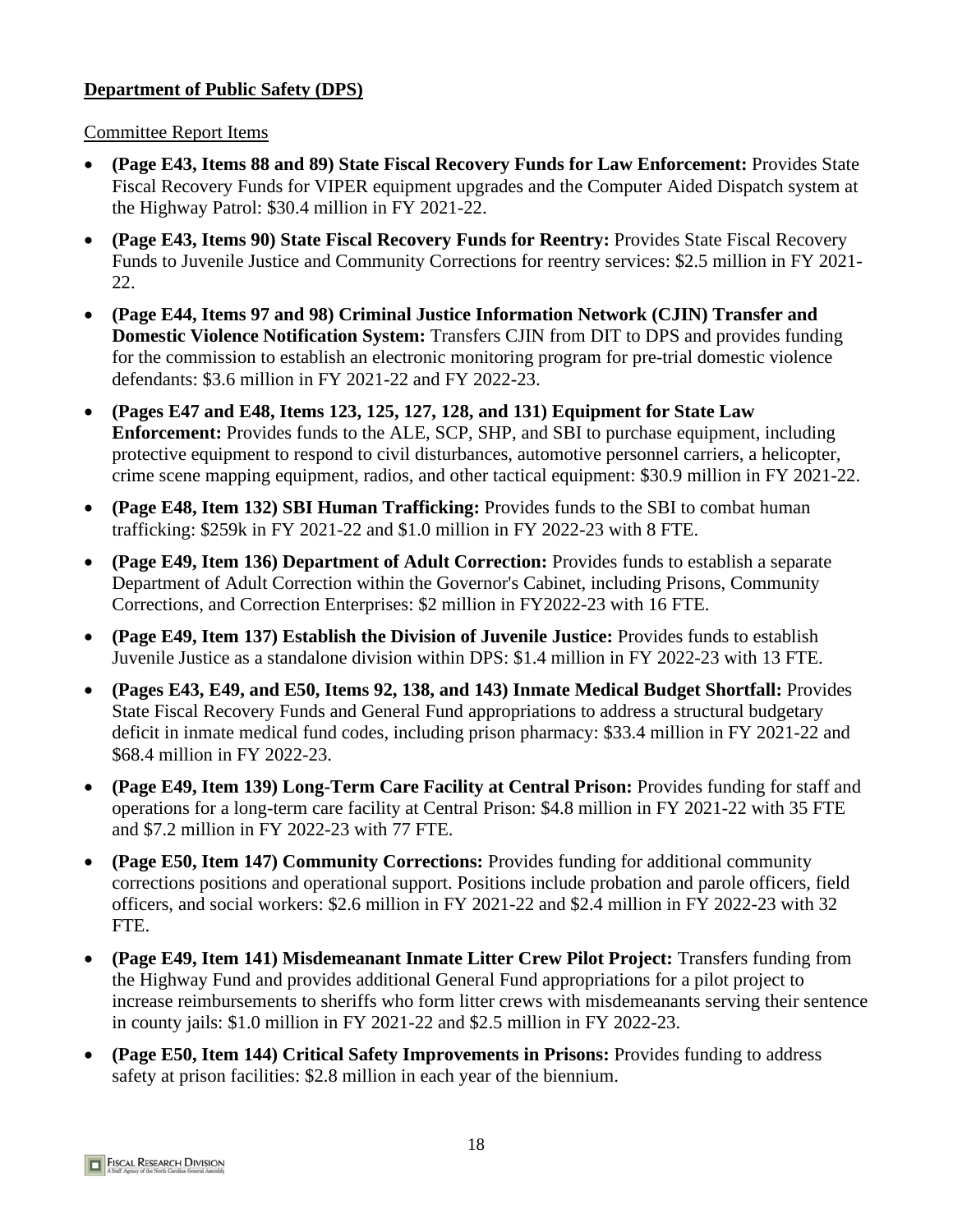- **(Page E47, Item 119) Support Team Assisted Response (STAR):** Provides funds to establish STAR pilot programs in three counties, supporting citizens and law enforcement with mobile teams of mental health clinicians and paramedics to handle low-level incidents and connect people with needed services: \$990k in FY 2021-22.
- **(Page E51, Item 148) Competitive Emergency Management Grants:** Provides funding to the Division of Emergency Management (NCEM) for a competitive grant program for local emergency management offices in counties with a population at or below 210,000: \$3.0 million in FY 2021-22 and \$5 million in FY 2022-23.
- **(Page E51, Item 150) State Search and Rescue:** Provides funding to NCEM to support the State Search and Rescue program: \$2.0 million in each year of the biennium.
- **(Page E51, Item 153) North Carolina Office of Recovery and Resiliency Positions:** Provides funding for resiliency positions at NCORR: \$357k in each year of the biennium with 3 FTE.
- **(Page E52, Item 159) Tarheel ChalleNGe Positions:** Provides funding for the NCNG Tarheel ChalleNGe program to support 37 new positions to comply with federal regulations. The positions are 75% federally funded: \$542k in each year of the biennium with 37 FTE.

- **(Section 19C.9) Establishes a new Department of Adult Correction** within the Governor's cabinet that will include a Division of Prisons and a Division of Community Supervision and Reentry (formerly Community Corrections). **Also establishes a stand-alone Division of Juvenile Justice** within DPS.
- **(Section 19A.7) Transfers the Boxing Commission** from the Department of Commerce to the Department of Public Safety as an independent commission and renames the Commission to the North Carolina Boxing and Combat Sports Commission (NCBCSC).
- **(Section 19E.4) Expands veteran employment preference for State jobs** to include members of the National Guard.
- **(Section 19E.6) Revises the Emergency Management Act** to clarify the Governor's role.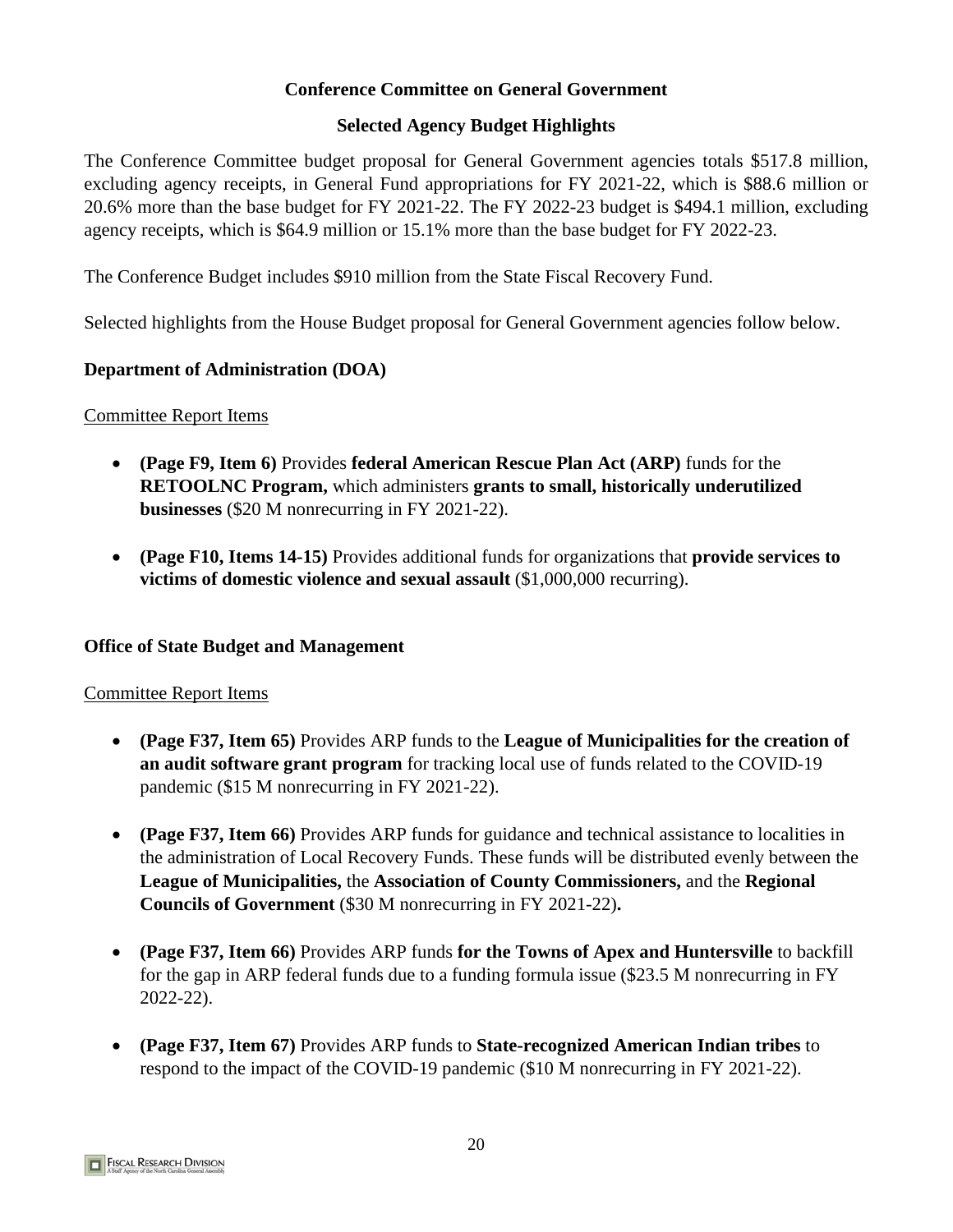# **General Assembly (NCGA)**

#### Committee Report Items

• **(Page F73, Item 138)** Provides **ARP funds to support the legislature's response to the COVID-19 pandemic,** including improvements in information technology (IT) and the legislative complex (\$21.8 M nonrecurring in FY 2021-22, including \$2.35 M for premium pay and bonuses to essential workers; \$11 M for staff resources; \$8 M for broadband/other technology improvements and committee room enhancements; and \$450,000 to offset revenue losses in legislative food services revenue).

#### **Housing Finance Agency (HFA)**

#### Committee Report Items

• **(Page F89, Item 159)** Provides ARP funds for the **Workforce Housing Loan Program** (\$170 M nonrecurring in FY 2021-22).

#### **Department of Insurance (DOI)**

#### Committee Report Items

• **(Page F109, Item 187)** Provides ARP funds to for a **\$10,000 base grant** to each eligible unit to help **mitigate revenue losses to the volunteer fire departments** across the State due to the impact of the COVID-19 pandemic (\$8 M nonrecurring in FY 2021-22).

#### Special Provisions

- **(Section 30.2)** Modifies current law to waive the existing **Volunteer Fire Department Grant Fund** program's local matching requirements for grants to purchase firefighter equipment.
- **(Section 30.3) Suspends collections** of worker's compensation premiums **from members of participating local fire and rescue units.** Payments of claims resulting during the biennium will be paid from the special fund cash balance.

#### **Department of Military & Veterans Affairs (DMVA)**

- **(Page F138, Item 243)** Provides funds to continue support for various activities focused on **maintaining the military presence and defense industry** across the State (\$1 M nonrecurring in FY 2022-23; S.L. 2020-24 appropriated an additional \$2 M nonrecurring for FY 2020-21).
- **(Page F140, Item 247)** Provides additional funds to **increase the number of scholarships awarded** to eligible children of disabled veterans (\$2 M recurring from the Escheat Fund).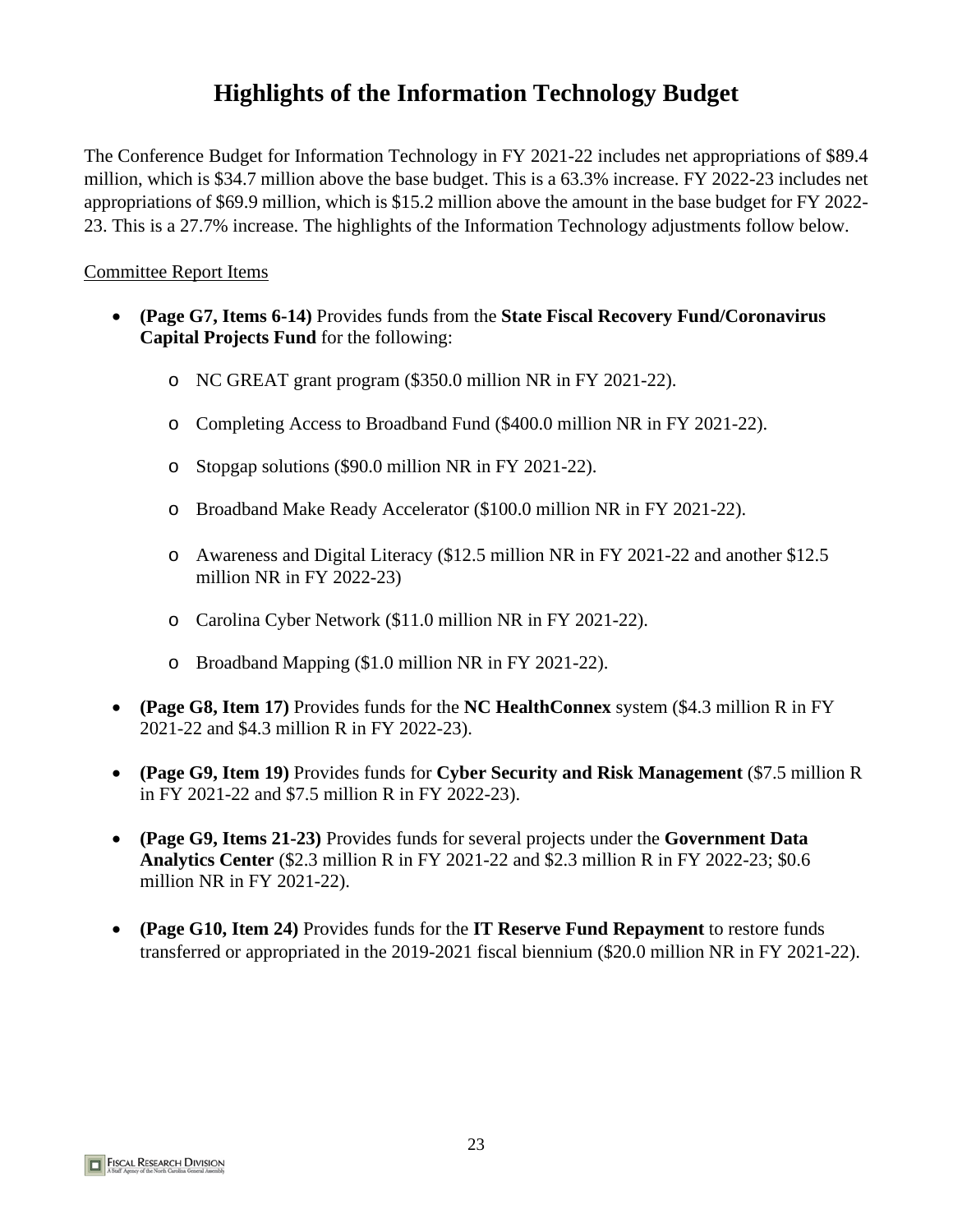# **Highlights of the Conference Capital Budget**

The Conference Budget for Capital in FY 2021-22 includes net appropriations of \$3.7 billion. FY 2022- 23 includes net appropriations of \$2.2 billion. The highlights of the Capital adjustments follow below.

# **6SHFLDO3URYLVLRQV**

- **Sec. 5.7.(a)** The Conference budget changes the SCIF funding formula to now include:
	- a) For FY 2021-22, the sum \$1.30 billion transferred from the General Fund;
	- b) For FY 2022-23, the sum of \$1.35 billion transferred from the General Fund;
	- c) For FY 2023-24, the sum of \$1.39 billion transferred from the General Fund;
	- d) For FY 2024-25, the sum of \$1.44 billion transferred from the General Fund;
	- e) For FY 2025-26, the sum of \$1.1 billion transferred from the General Fund;
	- f) For each fiscal year after FY 2025-26, the transfer shall be increased 3.5% over the amount from the preceding fiscal year.
- Sec. 40.1.(d) Comprehensive list provided by the UNC System Office of all repair and renovation projects funded in the Conference budget.
- Sec. 40.1.(e) Allocation list for all Community Colleges funded in the Conference budget. This list reflects the same allocation schedule in House Bill 966.

- **(Page H7, Items 6-7) \$288 million for the reduction of State debt** (\$258 million for the remaining Connect NC bonds left to be issued; \$30 million for the remaining balance owed to the federal government for the Falls Lake Recreation Area).
- **(Page H7, Item 9) \$1.2 billion** State Agency repairs and renovations funding (6-year schedule).
- **(Page H7, Item 10) \$1.5 billion** Comprehensive list provided by the UNC System Office of all repair and renovation projects (6-year schedule).
- **(Page H8, Items 13-60) Authorizes \$878.3 million in other capital projects for State agencies** (\$308 million of which is appropriated in FY 2021-22 and \$210.6 million of which is appropriated in FY 2022-23).
- **(Page H12, Items 61-83) Authorizes \$1.0 billion in other capital projects for the UNC System** (\$279.8 million of which is appropriated in FY 2021-22 and \$302.5 million of which is appropriated in FY 2022-23).
- **(Page H14, Item 84) Funds Water Resources Development Projects at \$79.7 million** (\$44.5 million in FY 2021-22 and \$35.2 million in FY 2022-23).
- **(Page H14, Item 85) Provides \$75 million in funding for the Land and Water Trust** (\$37.5 million in FY 2021-22 and \$37.5 million in FY 2022-23).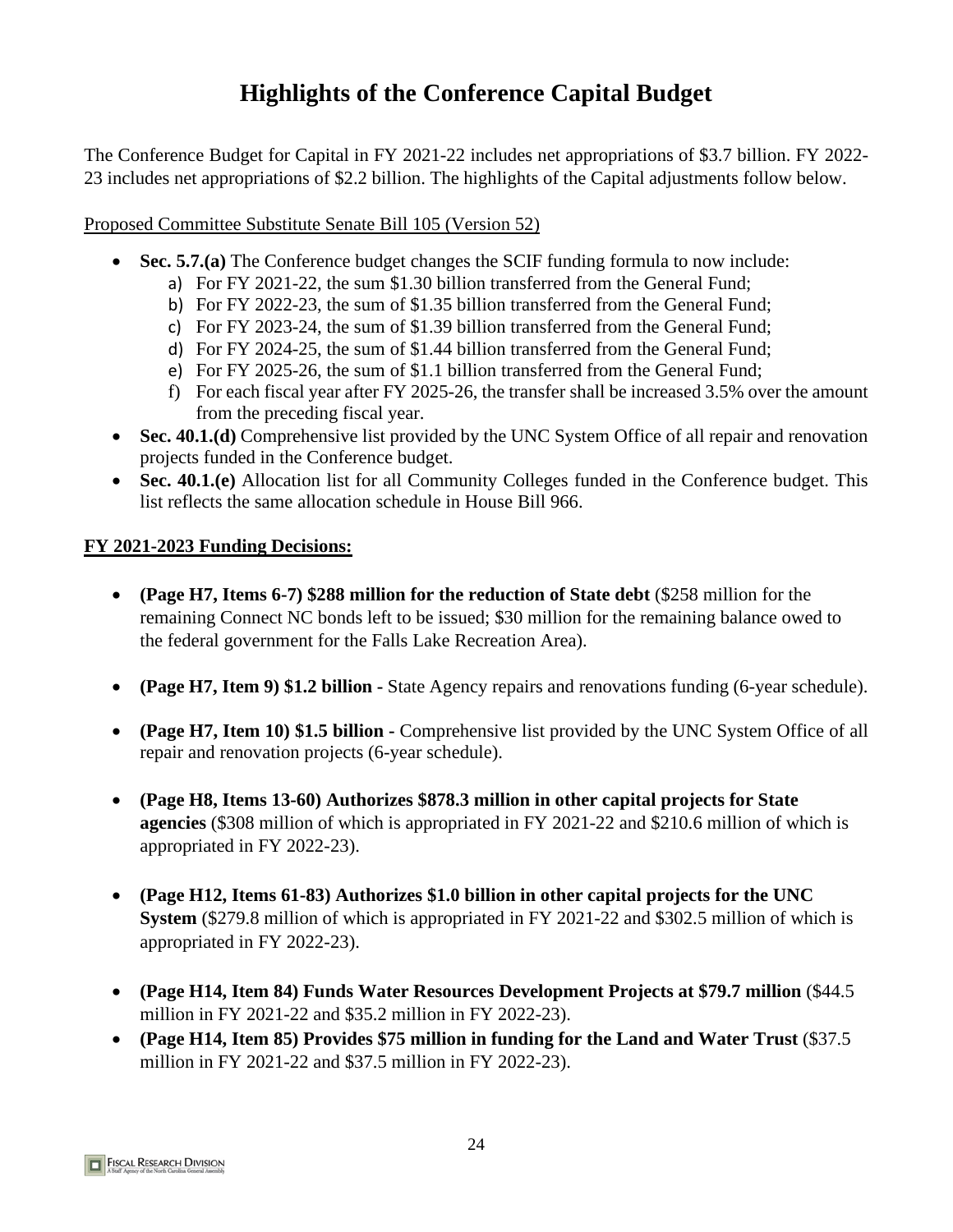- **(Page H14, Item 86) Provides \$75 million in capital for PARTF** (\$37.5 million in FY 2021-22 and \$37.5 million in FY 2022-23).
- **(Page H14, Items 88-105) Provides \$154.6 million in capital for Airports** (airports specified in the committee report).
- **(Page H15, Item 106) Provides \$200 million in capital for Community Colleges** (\$100 million is appropriated in FY 2021-22 and \$100 million is appropriated in FY 2022-23. The aggregate amount authorized over 4 years is \$400 million.
- **(Page H15, Items 107-151) Provides an additional \$294.9 million in capital for specific Community College projects** (\$217.2 million appropriated in FY 2021-22 and \$77.8 million appropriated in FY 2022-23).
- **(Page H19, Items 152-169) Provides \$149.5 million in capital for Courthouses** (courthouses specified in the committee report).
- **(Page H21, Items 170-177) Provides \$63.1 million in capital for Dam repairs** (dams specified in the committee report).
- **(Page H21, Items 178-187) Provides \$55.9 million in capital for hospitals** (hospitals specified in the committee report).
- **(Page H22, Items 188-209) Provides \$20.8 million in capital for Historic sites across the State** (sites specified in the committee report)
- **(Page H24, Items 210-229) Provides \$44.0 million in capital for K-12 Athletic Facilities** (\$31.4 million specified for projects in the committee report).
- **(Page H26, Items 230-293) Provides an additional \$87.4 million in capital for specific parks and recreation projects.** (projects specified in the committee report)
- **(Page H32, Items 294-585) Provides \$643.1 million in other capital grants to non-State entities** (\$518.9 million in FY 2021-22 and \$122.7 million in FY 2022-23).
- **(Page H56, Items 586-709) Provides \$119 million in capital for local government infrastructure grants.**

**FISCAL RESEARCH DIVISION**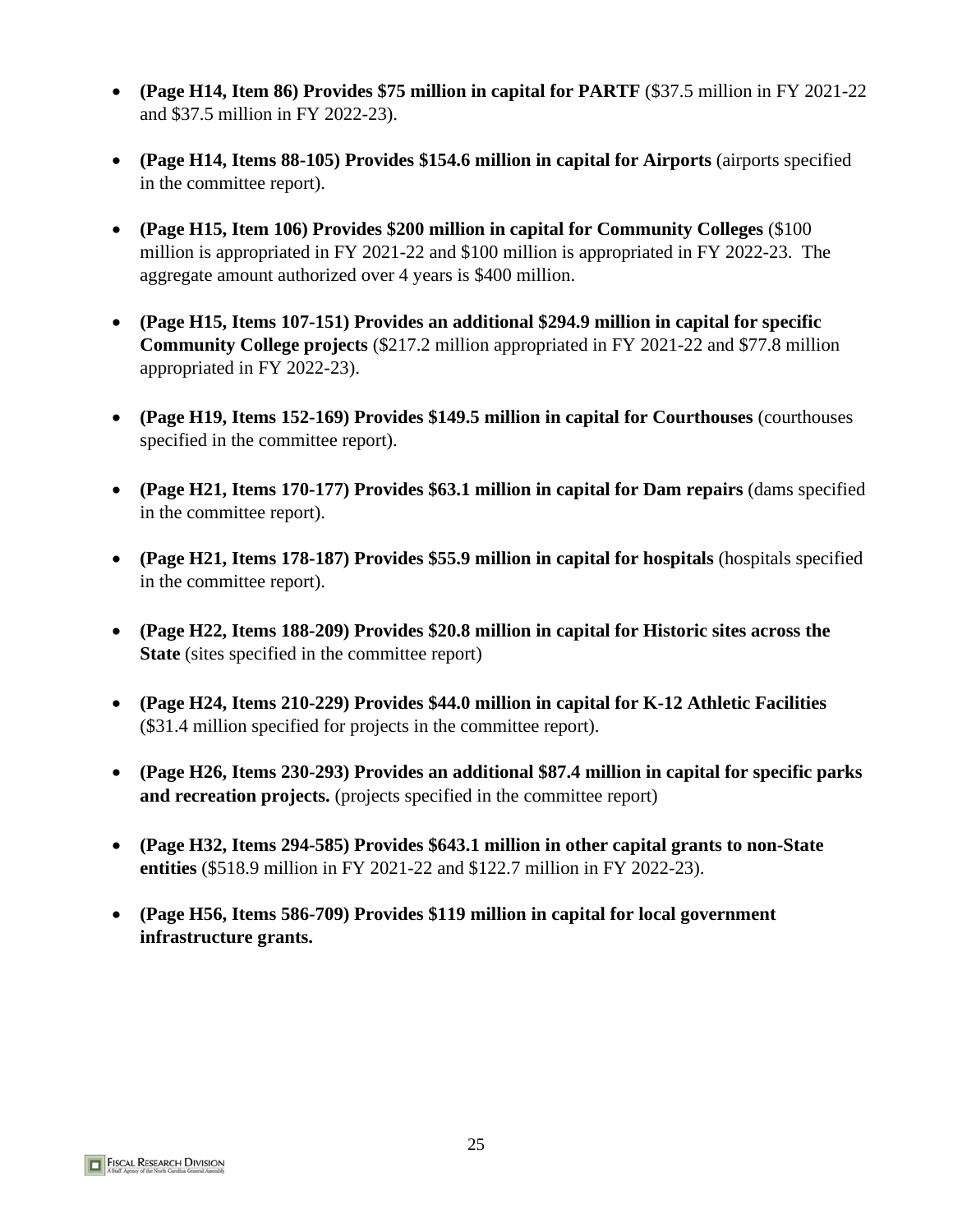#### **Salaries Summary**

#### *State Employees and Community College Employees*

The Conference budget appropriates a total of \$516.1 million in FY 2021-22 and \$899.9 million in FY 2022-23 in additional net appropriations to provide salary increases for State employees and Statefunded local employees. Specifically:

- A 2.5% across-the-board increase in each year of the biennium for most State employees and University employees.
- A 2.5% salary increase for all Community College staff in each year of the biennium..
- \$32.1 million to implement an experience-based salary schedule for Correctional Officers in Adult Correction (approximately 7% average increase) and an additional \$5.2 million to alleviate salary compression for other certified staff in Adult Correction.
- \$18.1 million to implement an experience-based salary schedule for Probation/Parole Officers resulting in an average increase of approximately 17%.
- Eliminates \$15 million for salary supplements provided to correctional personnel in prisons with high vacancy rates in FY 2022-23.
- \$8.7 million in FY 2021-22 and \$12.3 million FY 2022-23 to create a Community College Faculty Recruitment/Retention Fund.
- \$5 million to increase funding of the UNC Faculty Recruitment/Retention Fund.
- Increases the minimum wage for Public School and Community College employees to \$13/hour in FY 2021-22 and \$15/hour in FY 2022-23.
- \$811,000 for pay increases and position classification adjustments for judicial support staff based on the priorities of the Administrative Office of the Courts.
- \$305,000 to increase salary supplements for certified staff at residential schools managed by the Department of Public Instruction.

# *Teachers and Instructional Support Personnel*

The Conference budget appropriates \$83 million in FY 2021-22 and \$167 million in FY 2022-23 to provide salary increases associated with changes to the teacher salary schedule. Each existing experience level of the base teacher salary schedule is increased by 1.3% in each year of the biennium. Including step increases, the average teacher salary increase is approximately 2.5% in each year of the biennium. In addition to changes to the salary schedule, the Conference budget proposal provides:

- \$100 million to increase salary supplements provided to teachers and instructional support personnel employed in counties with less ability to provide local salary supplements. The amount of funding provided varies depending on the county's tax base, median household income, and effective tax rate. Counties with a tax base in excess of \$40 billion are excluded from this allotment.
- Provides funding for a matching recruitment bonus  $(1:1, State/Local)$  for teachers accepting employment in school systems that receive funding from the small county or low-wealth allotments. The maximum State-funded bonus is \$1,000.
- Provides a \$1,000 bonus to teachers that have received training associated with COVID-19 from federal ESSER funds in FY 2021-22.
- Adds \$350 per month (\$3,500 annually) to the salary schedule for school psychologists, audiologists, and speech pathologists.
- Adds \$100 per month (\$1,000 annually) to the salary schedule for school counselors.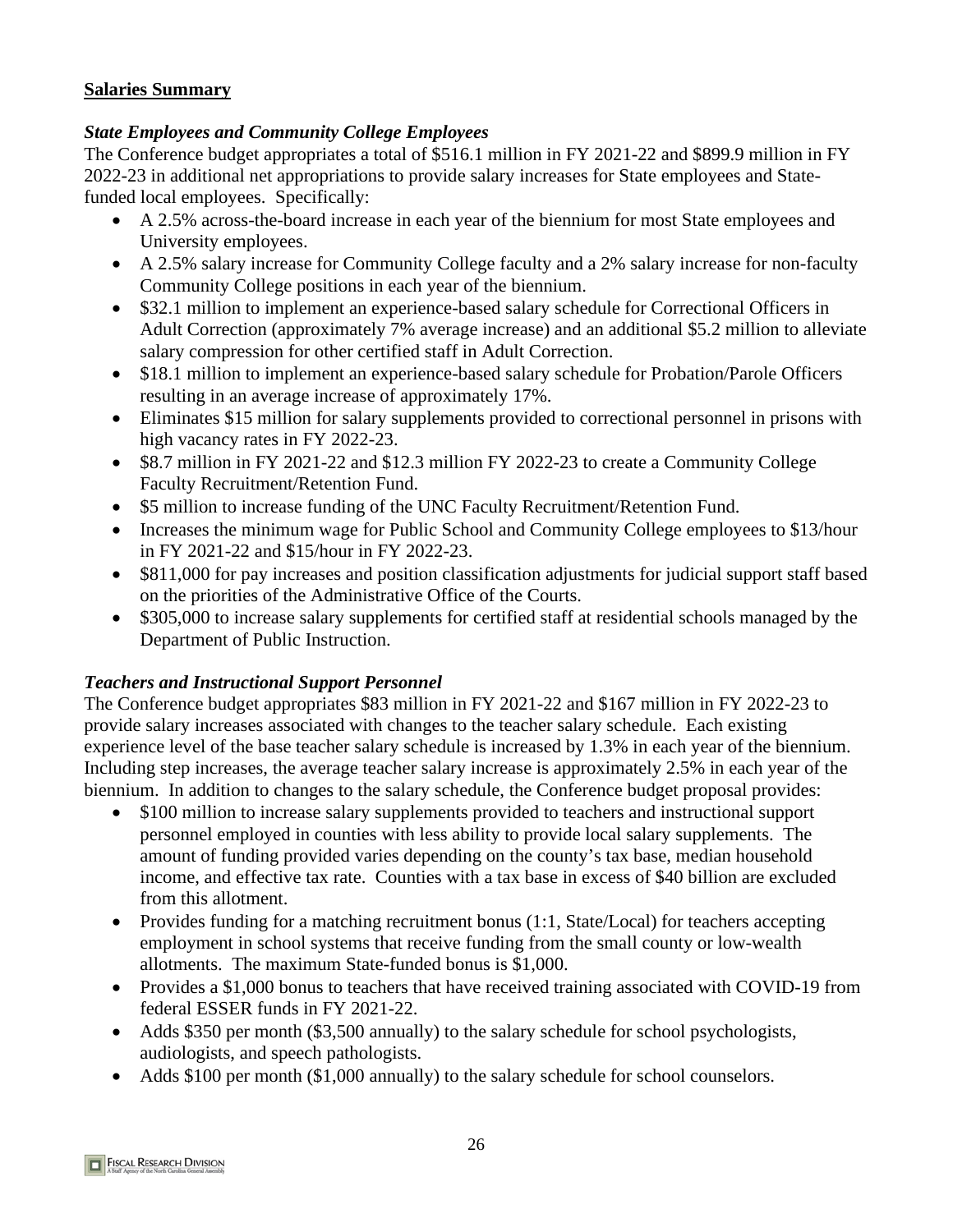- Revises personal leave costs for teachers allowing them to avoid paying for substitutes for using personal leave.
- Provides an across-the-board bonus of \$300 from repurposed funds previously appropriated for performance bonuses that cannot be paid due to COVID-19 related data issues.
- In total, most teachers will receive an aggregate bonus of \$1,500 (SFRF bonus)  $+$  \$300  $(repurposeed EVAAS bonus) + $1,000 (ESSER bonus) = $2,800 in FY 2021-22.$
- On a percentage basis, in FY 2021-22, the average teacher will receive:
	- o Changes to teacher salary schedule (including steps) 2.5%
	- o Teacher Supplement Assistance Allotment 1.7%
	- $\circ$  SFRF bonus 2.7%
	- o ESSER bonus 1.8%
	- o Repurposed EVAAS bonuses 0.5%
	- o **Total – 9.2%**

# *Other Public School Personnel*

The Conference budget provides \$68.7 million in FY 2021-22 and \$190.7 million in FY 2022-23 for salary increases to non-teacher public school employees. Specifically, the Conference proposal:

- Noncertified Personnel a pay increase that is the greater of 2.5% or increase to \$13/hour in FY 2021-22 and another increase in FY 2022-23 that is the greater of 2.5% or increase to \$15/hour.
- Central Office 2.5% across-the-board increase in each year of the biennium.
- Principals:
	- o 2.5% increase to the salary schedule in each year of the biennium.
	- o Across-the-board \$1,800 bonus from funding for performance bonuses that can't be paid due to COVID caused data quality issues.
- Assistant Principals pay remains tied to the base teacher salary schedule  $+19\%$ .

# *American Rescue Plan – Premium Pay Bonuses*

The Conference budget appropriates \$545 million in FY 2021-22 from the State Fiscal Recovery Fund to provide premium pay bonuses to State employees and local education employees, regardless of funding source. The maximum bonus an employee could receive is \$1,500. The bonuses are provided as follows:

- \$1,000 for State employees and local education employees
- An additional \$500 for the same employees if they meet one of the following criteria:
	- o Annual salary is less than \$75,000
	- o Is a law enforcement officer
	- o Works in the Division of Adult Correction and Juvenile Justice and had frequent inperson contact
	- o Works in a position at a 24-hour residential or treatment facility operated by DHHS

The Conference budget also appropriates \$133 M from the State Fiscal Recovery Fund for bonuses to direct care workers employed by providers that participate in the following Medicaid programs and who worked at least 1,000 hours in a direct care setting since the beginning of the pandemic:

- Community Alternatives Program for Children (CAP/C)
- Community Alternatives Program for Disabled Adults (CAP/DA)
- North Carolina Innovations waiver
- Traumatic Brain Injury (TBI) waiver
- Personal care services (PCS) providers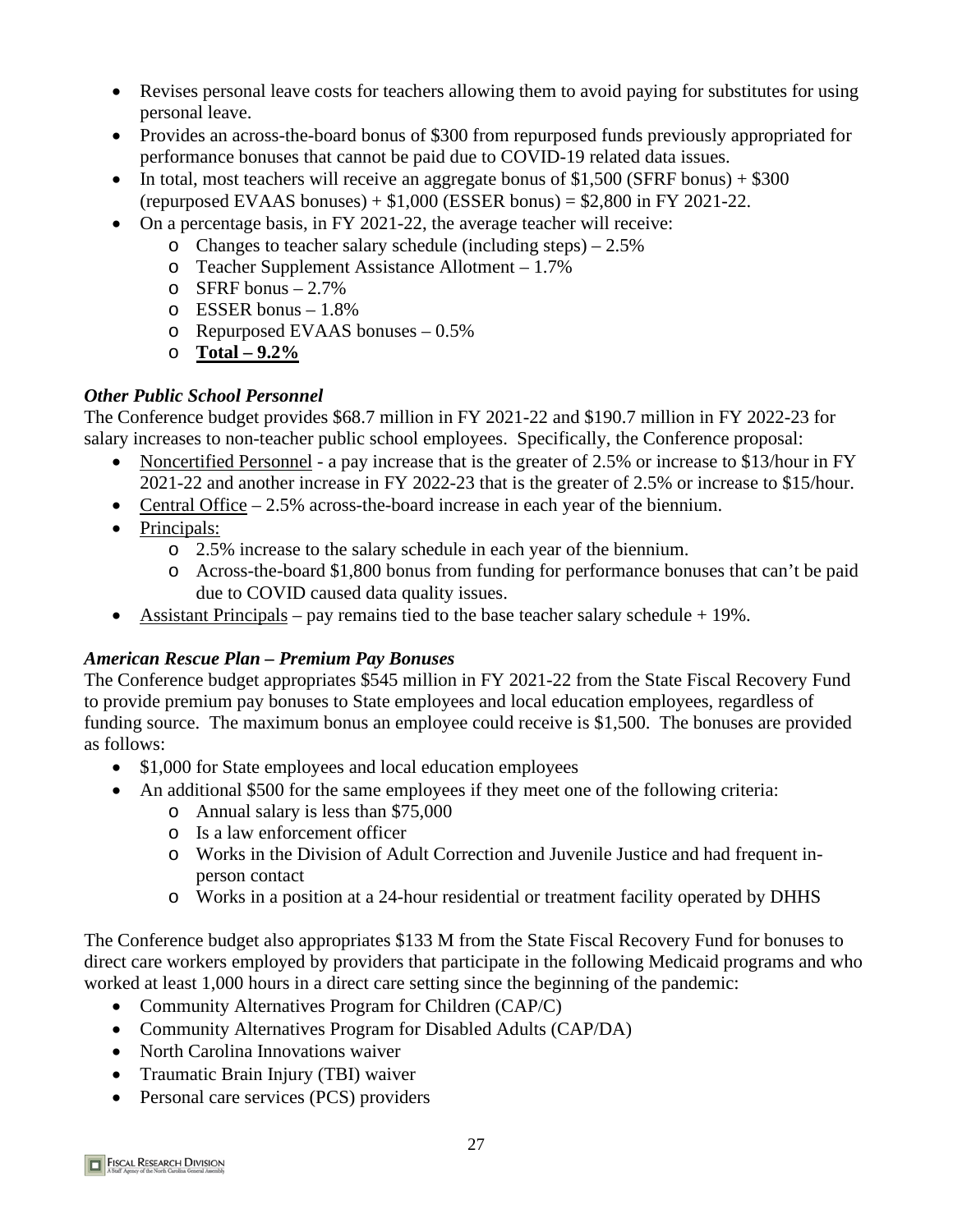- Intermediate care facilities for individuals with intellectual disabilities (ICF/IIDs)
- Home health providers
- Nursing homes
- Behavioral health residential facilities, residential treatment facilities, psychiatric residential treatment facilities, medical management and crisis stabilization facilities, and facilities providing inpatient substance us disorder treatment

It is estimated that these funds would be sufficient to support a bonus of approximately \$2,000 per eligible worker.

#### **Benefits Summary**

The Conference budget provides additional net appropriations of \$308.3 M in FY 2021-22 and \$521.9 M in FY 2022-23 to support increasing costs associated with benefits provided to State-funded employees, provide a 2.0% retiree supplement in FY 2021-22 and a 3.0% retiree supplement in FY 2022-23. In summary, the Conference budget provides the following:

- \$174.9 M in FY 2021-22 and \$270.7 M in FY 2022-23 to increase employer premiums to the State Health Plan for active employees.
- \$60.7 M in FY 2021-22 and \$142.1 M in FY 2022-23 to increase contributions to State retirement systems and the Retiree Health Benefit Fund for retiree medical benefits.
- \$72.8 M in FY 2021-22 and \$109.1 M in FY 2022-23 to provide a 2.0% one-time supplement (bonus) in fall 2021 and another 3.0% supplement in fall 2022 to State retirees.
- Up to \$101 M from the State Fiscal Recovery Fund and up to \$114 M from remaining funds in the Coronavirus Relief Fund to reimburse the State Health Plan for COVID-19 testing, treatment, and vaccination administration.

The Conference budget also transfers \$40.0 M in FY 2021-22 and \$10.0 M in FY 2022-23 to the Unfunded Liability Solvency Reserve, which will be used to increase contributions to State retirement systems and the Retiree Health Benefit Fund.

# **Appendices:**

- A. Teacher Salary Schedule Comparison
- B. Correctional Officer Salary Schedule
- C. Probation/Parole Office Salary Schedule
- D. SHP/SBI/ALE Salary Schedule
- E. Estimated Allocations from Teacher Supplement Assistance Allotment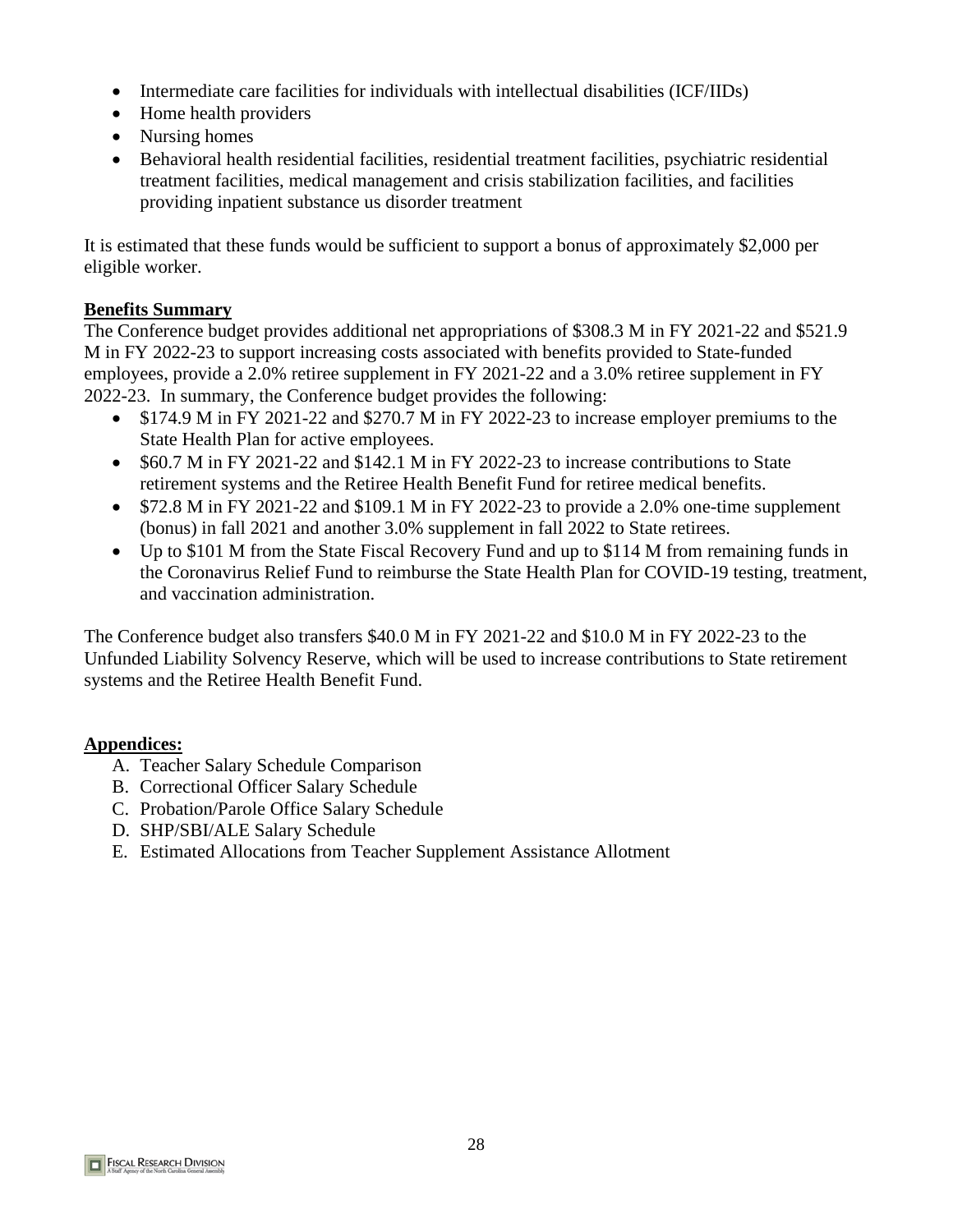#### **A. Teacher Salary Schedule**

|                         |                  |                 |                                 |           |                 |                 |                 |         | FY 2022-23  |
|-------------------------|------------------|-----------------|---------------------------------|-----------|-----------------|-----------------|-----------------|---------|-------------|
| <b>Current</b>          |                  | FY 2020-21      |                                 |           |                 | FY 2021-22      | <b>Intended</b> |         | %∆ w/Step   |
| <b>Years of</b>         |                  | "A"             |                                 | <b>FY</b> | <b>Schedule</b> | %∆ w/Step       | <b>FY</b>       |         | Increase v. |
| <b>Experience</b>       |                  | <b>Schedule</b> |                                 | 2021-22   | <b>Increase</b> | <b>Increase</b> |                 | 2022-23 | FY 2020-21  |
| $\mathbf 0$             | \$               | 3,500           | \$                              | 3,546     | 1.3%            | 4.2%            | \$              | 3,592   | 8.5%        |
| $\overline{\mathbf{1}}$ | \$               | 3,600           | \$                              | 3,647     | 1.3%            | 4.1%            | \$              | 3,694   | 8.3%        |
| $\overline{\mathbf{2}}$ | \$               | 3,700           | \$                              | 3,748     | 1.3%            | 4.0%            | \$              | 3,797   | 8.2%        |
| 3                       | \$               | 3,800           | \$                              | 3,849     | 1.3%            | 4.0%            | \$              | 3,899   | 8.0%        |
| 4                       | \$               | 3,900           | \$                              | 3,951     | 1.3%            | 3.9%            | \$              | 4,002   | 7.9%        |
| 5                       | \$               | 4,000           | \$                              | 4,052     | 1.3%            | 3.8%            | \$              | 4,105   | 7.7%        |
| 6                       | \$               | 4,100           | \$                              | 4,153     | 1.3%            | 3.8%            | \$              | 4,207   | 7.6%        |
| $\overline{\mathbf{z}}$ | \$               | 4,200           | \$                              | 4,255     | 1.3%            | 3.7%            | \$              | 4,310   | 7.5%        |
| 8                       | \$               | 4,300           | \$                              | 4,356     | 1.3%            | 3.7%            | \$              | 4,413   | 7.4%        |
| 9                       | \$               | 4,400           | $\overline{\boldsymbol{\zeta}}$ | 4,457     | 1.3%            | 3.6%            | \$              | 4,515   | 7.3%        |
| 10                      | \$               | 4,500           | \$                              | 4,559     | 1.3%            | 3.6%            | \$              | 4,618   | 7.2%        |
| 11                      | \$               | 4,600           | \$                              | 4,660     | 1.3%            | 3.5%            | \$              | 4,721   | 7.1%        |
| 12                      | \$               | 4,700           | \$                              | 4,761     | 1.3%            | 3.4%            | \$              | 4,823   | 7.0%        |
| 13                      | \$               | 4,800           | \$                              | 4,862     | 1.3%            | 3.4%            | \$              | 4,925   | 6.9%        |
| 14                      | \$               | 4,900           | \$                              | 4,964     | 1.3%            | 3.4%            | \$              | 5,029   | 4.7%        |
| 15                      | \$               | 5,000           | \$                              | 5,065     | 1.3%            | 1.3%            | \$              | 5,131   | 2.6%        |
| 16                      | \$               | 5,000           | \$                              | 5,065     | 1.3%            | 1.3%            | $\zeta$         | 5,131   | 2.6%        |
| 17                      | \$               | 5,000           | \$                              | 5,065     | 1.3%            | 1.3%            | \$              | 5,131   | 2.6%        |
| 18                      | \$               | 5,000           | \$                              | 5,065     | 1.3%            | 1.3%            | \$              | 5,131   | 2.6%        |
| 19                      | \$               | 5,000           | \$                              | 5,065     | 1.3%            | 1.3%            | \$              | 5,131   | 2.6%        |
| 20                      | \$               | 5,000           | $\overline{\xi}$                | 5,065     | 1.3%            | 1.3%            | \$              | 5,131   | 2.6%        |
| 21                      | \$               | 5,000           | \$                              | 5,065     | 1.3%            | 1.3%            | \$              | 5,131   | 2.6%        |
| 22                      | \$               | 5,000           | \$                              | 5,065     | 1.3%            | 1.3%            | \$              | 5,131   | 2.6%        |
| 23                      | \$               | 5,000           | \$                              | 5,065     | 1.3%            | 1.3%            | \$              | 5,131   | 6.7%        |
| 24                      | $\overline{\xi}$ | 5,000           | $\overline{\xi}$                | 5,065     | 1.3%            | 5.4%            | $\zeta$         | 5,131   | 6.7%        |
| $25+$                   | \$               | 5,200           | \$                              | 5,268     | 1.3%            | 1.3%            | $\zeta$         | 5,336   | 2.6%        |

#### **Notes:**

- Reflects base "A" teacher salary schedule and does not include any of the various State or locally-funded salary supplements.
- Schedule Increase column displays the increase in the monthly salary amount for an experiencelevel compared to the same experience-level from the prior fiscal year.
- % Change (w/Step) column displays the increase a teacher with referenced experience level in FY 2020-21 will receive under revised schedule if continuing to work as teacher in upcoming biennium.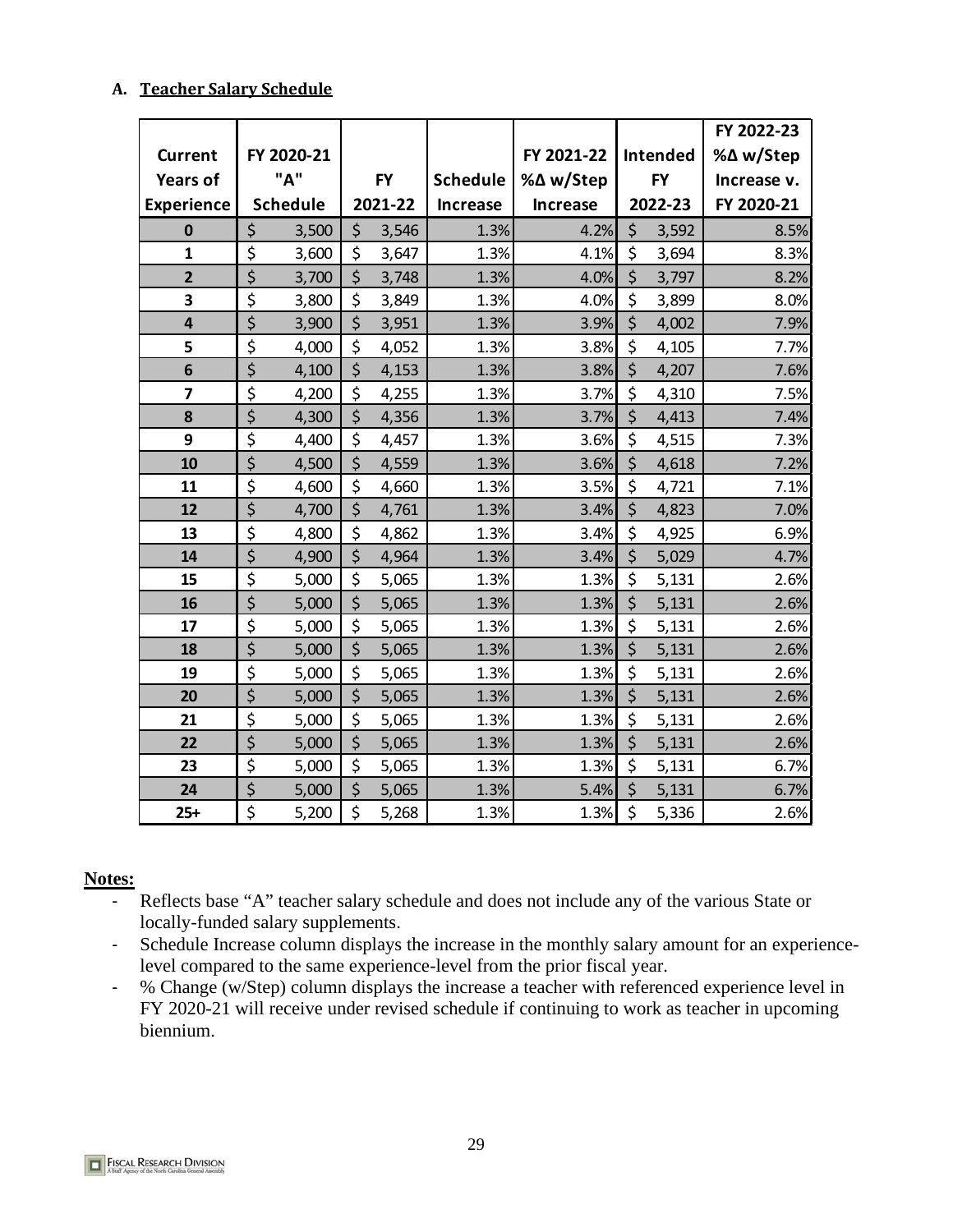# **B. Correctional Officer Salary Schedule**

|                                      | FY 2021-22 |             |              | FY 2022-23 |             |              |  |
|--------------------------------------|------------|-------------|--------------|------------|-------------|--------------|--|
| <b>Years of</b><br><b>Experience</b> | <b>COI</b> | <b>COII</b> | <b>COIII</b> | <b>COI</b> | <b>COII</b> | <b>COIII</b> |  |
| 0                                    | \$33,130   | \$34,220    | \$36,598     | \$33,958   | \$35,076    | \$37,513     |  |
| $\mathbf{1}$                         | \$35,449   | \$36,615    | \$39,160     | \$36,335   | \$37,530    | \$40,139     |  |
| 2                                    | \$37,576   | \$38,812    | \$41,510     | \$38,515   | \$39,782    | \$42,548     |  |
| 3                                    | \$39,455   | \$40,753    | \$43,586     | \$40,441   | \$41,772    | \$44,676     |  |
| 4                                    | \$41,033   | \$42,383    | \$45,329     | \$42,059   | \$43,443    | \$46,462     |  |
| 5                                    | \$42,264   | \$43,654    | \$46,689     | \$43,321   | \$44,745    | \$47,856     |  |
| 6+                                   | \$43,109   | \$44,527    | \$47,623     | \$44,187   | \$45,640    | \$48,814     |  |

# **C. Probation/Parole Office Salary Schedule**

| <b>Years of</b>   |            |            |
|-------------------|------------|------------|
| <b>Experience</b> | FY 2021-22 | FY 2022-23 |
|                   | 40,000     | 41,000     |
| $\mathbf{1}$      | 42,600     | 43,665     |
| $\mathcal{P}$     | 45,369     | 46,503     |
| 3                 | 48,318     | 49,526     |
| 4                 | 51,459     | 52,745     |
| 5                 | 54,804     | 56,173     |
| 6+                | 58,366     | 59,824     |

#### **D. SHP/SBI/ALE Experience-Based Salary Schedule**

| <b>Years of</b><br><b>Experience</b> | FY 2021-22 | FY 2022-23 |
|--------------------------------------|------------|------------|
| ი                                    | 47,384     | 48,569     |
| 1                                    | 50,464     | 51,726     |
| $\mathcal{P}$                        | 53,744     | 55,088     |
| 3                                    | 57,237     | 58,669     |
| 4                                    | 60,957     | 62,482     |
| 5                                    | 64,919     | 66,543     |
| 6+                                   | 69,139     | 70,868     |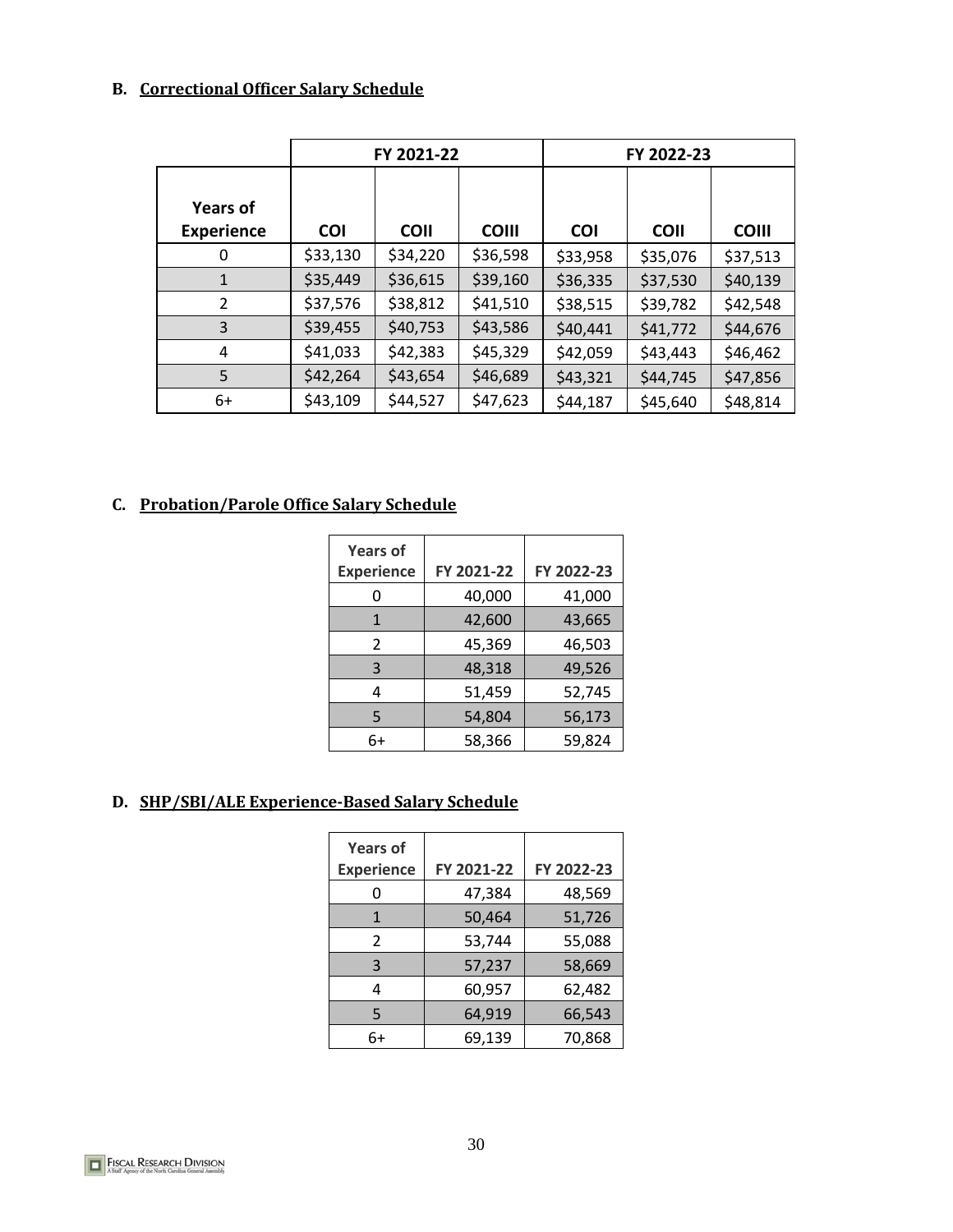|  |  |  | E. Estimated Allocations from Teacher Supplement Assistance Allotment |  |  |  |  |  |
|--|--|--|-----------------------------------------------------------------------|--|--|--|--|--|
|--|--|--|-----------------------------------------------------------------------|--|--|--|--|--|

| County                   | <b>Teacher Supplement</b><br><b>Assistance</b><br>(per State Funded<br>Teacher) |       |    | <b>Estimated County</b><br><b>Allocation</b><br>(Supplement +<br><b>Benefits)</b> |  |  |
|--------------------------|---------------------------------------------------------------------------------|-------|----|-----------------------------------------------------------------------------------|--|--|
| <b>Alamance County</b>   | \$                                                                              | 777   | \$ | 1,592,803                                                                         |  |  |
| <b>Alexander County</b>  | \$                                                                              | 2,119 | \$ | 885,923                                                                           |  |  |
| <b>Alleghany County</b>  | \$                                                                              | 3,345 | \$ | 437,691                                                                           |  |  |
| <b>Anson County</b>      | \$                                                                              | 3,578 | \$ | 983,385                                                                           |  |  |
| Ashe County              | \$                                                                              | 1,672 | \$ | 449,897                                                                           |  |  |
| <b>Avery County</b>      | \$                                                                              | 1,458 | \$ | 283,724                                                                           |  |  |
| <b>Beaufort County</b>   | \$                                                                              | 1,540 | \$ | 823,261                                                                           |  |  |
| <b>Bertie County</b>     | \$                                                                              | 4,250 | \$ | 790,895                                                                           |  |  |
| <b>Bladen County</b>     | \$                                                                              | 2,603 | \$ | 953,462                                                                           |  |  |
| <b>Brunswick County</b>  | \$                                                                              | 549   | \$ | 567,884                                                                           |  |  |
| <b>Buncombe County</b>   | \$                                                                              |       | \$ |                                                                                   |  |  |
| <b>Burke County</b>      | \$                                                                              | 1,199 | \$ | 1,210,937                                                                         |  |  |
| <b>Cabarrus County</b>   | \$                                                                              | 640   | \$ | 2,011,442                                                                         |  |  |
| <b>Caldwell County</b>   | \$                                                                              | 1,269 | \$ | 1,284,662                                                                         |  |  |
| <b>Camden County</b>     | \$                                                                              | 4,212 | \$ | 766,857                                                                           |  |  |
| Carteret County          | \$                                                                              | 675   | \$ | 451,311                                                                           |  |  |
| <b>Caswell County</b>    | \$                                                                              | 3,591 | \$ | 802,381                                                                           |  |  |
| Catawba County           | \$                                                                              | 759   | \$ | 1,456,282                                                                         |  |  |
| Chatham County           | \$                                                                              | 775   | \$ | 581,217                                                                           |  |  |
| Cherokee County          | \$                                                                              | 2,037 | \$ | 600,263                                                                           |  |  |
| Chowan County            | \$                                                                              | 4,072 | \$ | 722,186                                                                           |  |  |
| Clay County              | \$                                                                              | 2,870 | \$ | 341,758                                                                           |  |  |
| <b>Cleveland County</b>  | \$                                                                              | 1,234 | \$ | 1,585,435                                                                         |  |  |
| <b>Columbus County</b>   | \$                                                                              | 2,060 | \$ | 1,337,459                                                                         |  |  |
| <b>Craven County</b>     | \$                                                                              | 955   | \$ | 1,053,325                                                                         |  |  |
| <b>Cumberland County</b> | \$                                                                              | 776   | \$ | 3,461,150                                                                         |  |  |
| <b>Currituck County</b>  | \$                                                                              | 957   | \$ | 326,880                                                                           |  |  |
| Dare County              | \$                                                                              | 747   | \$ | 314,016                                                                           |  |  |
| Davidson County          | \$                                                                              | 813   | \$ | 1,661,326                                                                         |  |  |
| Davie County             | \$                                                                              | 1,487 | \$ | 812,868                                                                           |  |  |
| <b>Duplin County</b>     | \$                                                                              | 1,678 | \$ | 1,366,247                                                                         |  |  |
| Durham County            | \$                                                                              |       | \$ |                                                                                   |  |  |
| <b>Edgecombe County</b>  | \$                                                                              | 2,544 | \$ | 1,302,012                                                                         |  |  |
| Forsyth County           | \$                                                                              | 619   | \$ | 2,831,971                                                                         |  |  |
| <b>Franklin County</b>   | \$                                                                              | 1,310 | \$ | 947,200                                                                           |  |  |
| <b>Gaston County</b>     | \$                                                                              | 732   | \$ | 1,994,775                                                                         |  |  |
| <b>Gates County</b>      | \$                                                                              | 4,250 | \$ | 750,825                                                                           |  |  |
| <b>Graham County</b>     | \$                                                                              | 4,250 | \$ | 522,939                                                                           |  |  |

**FISCAL RESEARCH DIVISION**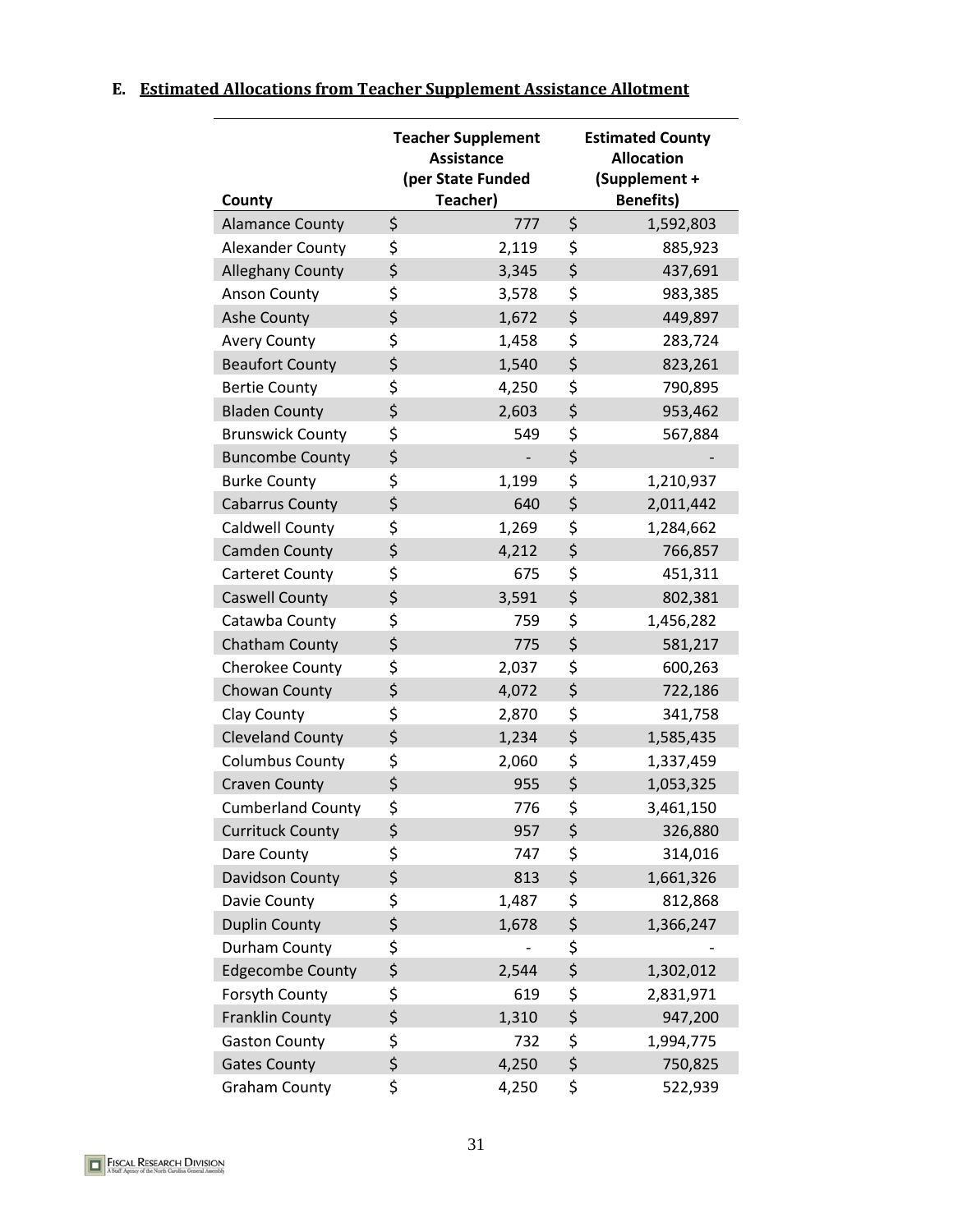| <b>Granville County</b>   | \$       | 1,510 | \$       | 897,030   |
|---------------------------|----------|-------|----------|-----------|
| <b>Greene County</b>      | \$       | 4,250 | \$       | 1,152,237 |
| <b>Guilford County</b>    | \$       |       | \$       |           |
| <b>Halifax County</b>     | \$       | 2,341 | \$       | 1,201,807 |
| <b>Harnett County</b>     | \$       | 1,023 | \$       | 1,812,621 |
| Haywood County            | \$       | 971   | \$       | 608,181   |
| <b>Henderson County</b>   | \$       | 715   | \$       | 826,979   |
| <b>Hertford County</b>    | \$       | 4,250 | \$       | 993,662   |
| <b>Hoke County</b>        | \$       | 1,923 | \$       | 1,449,602 |
| <b>Hyde County</b>        | \$       | 3,033 | \$       | 227,520   |
| <b>Iredell County</b>     | \$       | 574   | \$       | 1,259,335 |
| Jackson County            | \$       | 930   | \$       | 313,861   |
| Johnston County           | \$       | 706   | \$       | 2,313,115 |
| Jones County              | \$       | 4,250 | \$       | 457,146   |
| Lee County                | \$       | 1,459 | \$       | 1,287,550 |
| Lenoir County             | \$       | 2,143 | \$       | 1,574,119 |
| <b>Lincoln County</b>     | \$       | 829   | \$       | 831,145   |
| <b>McDowell County</b>    | \$       | 1,025 | \$       | 558,643   |
| <b>Macon County</b>       | \$       | 2,737 | \$       | 1,087,946 |
| <b>Madison County</b>     | \$       | 4,250 | \$       | 976,128   |
| <b>Martin County</b>      | \$       | 1,809 | \$       | 505,811   |
| <b>Mecklenburg County</b> | \$       |       | \$       |           |
| <b>Mitchell County</b>    | \$       | 3,293 | \$       | 565,976   |
| Montgomery County         | \$       | 2,191 | \$       | 640,188   |
| <b>Moore County</b>       | \$       | 734   | \$       | 775,343   |
| Nash County               | \$       | 1,176 | \$       | 1,444,374 |
| New Hanover               |          |       |          |           |
| County                    | \$       | 532   | \$       | 1,139,399 |
| Northampton               |          |       |          |           |
| County                    | \$       | 3,474 | \$       | 534,054   |
| <b>Onslow County</b>      | \$       | 818   | \$       | 1,927,306 |
| <b>Orange County</b>      | \$       | 647   | \$<br>\$ | 1,072,065 |
| <b>Pamlico County</b>     | \$       | 3,379 |          | 411,890   |
| Pasquotank County         | \$<br>\$ | 1,928 | \$<br>\$ | 846,218   |
| <b>Pender County</b>      |          | 1,049 |          | 836,861   |
| <b>Perquimans County</b>  | \$<br>\$ | 3,582 | \$<br>\$ | 498,896   |
| <b>Person County</b>      |          | 1,878 |          | 728,075   |
| Pitt County               | \$       | 903   | \$       | 1,862,039 |
| Polk County               | \$       | 1,800 | \$       | 357,085   |
| Randolph County           | \$       | 934   | \$       | 1,642,103 |
| <b>Richmond County</b>    | \$       | 2,786 | \$       | 1,684,791 |
| Robeson County            | \$       | 1,571 | \$       | 2,955,155 |
| Rockingham County         | \$       | 1,370 | \$       | 1,354,754 |
| Rowan County              | \$       | 885   | \$       | 1,450,356 |
| <b>Rutherford County</b>  | \$       | 1,307 | \$       | 878,087   |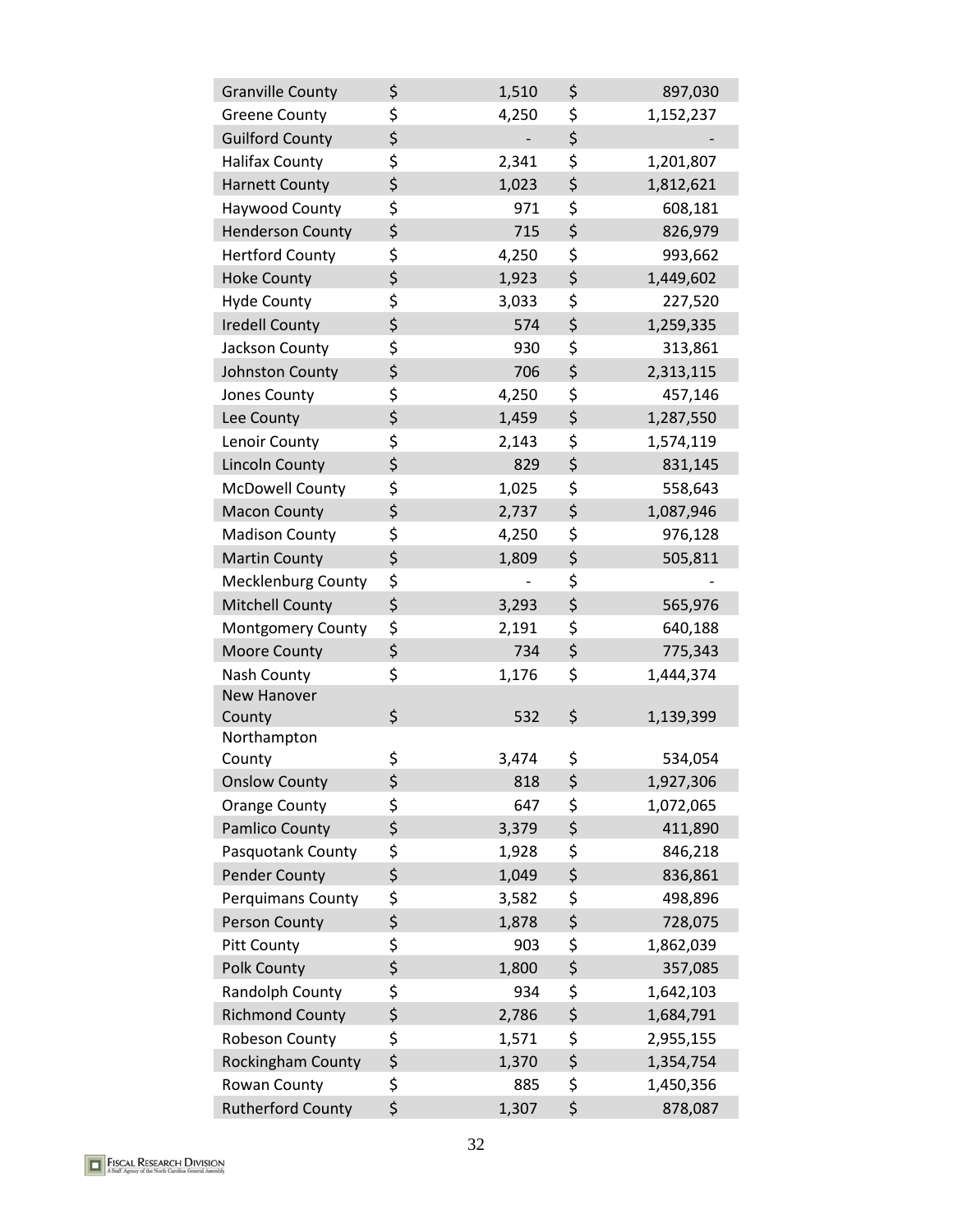|                          | <b>TOTAL</b> | \$<br>100,000,000 |
|--------------------------|--------------|-------------------|
| <b>Yancey County</b>     | \$<br>2,474  | \$<br>519,520     |
| <b>Yadkin County</b>     | \$<br>2,260  | \$<br>1,003,625   |
| <b>Wilson County</b>     | \$<br>1,410  | \$<br>1,274,239   |
| <b>Wilkes County</b>     | \$<br>1,454  | \$<br>1,152,950   |
| <b>Wayne County</b>      | \$<br>1,207  | \$<br>1,935,440   |
| <b>Watauga County</b>    | \$<br>855    | \$<br>356,895     |
| <b>Washington County</b> | \$<br>4,250  | \$<br>470,393     |
| <b>Warren County</b>     | \$<br>2,669  | \$<br>439,259     |
| <b>Wake County</b>       | \$           | \$                |
| <b>Vance County</b>      | \$<br>2,482  | \$<br>1,127,320   |
| <b>Union County</b>      | \$<br>490    | \$<br>1,623,345   |
| <b>Tyrrell County</b>    | \$<br>4,250  | \$<br>316,160     |
| Transylvania County      | \$<br>1,113  | \$<br>319,538     |
| <b>Swain County</b>      | \$<br>2,953  | \$<br>536,976     |
| <b>Surry County</b>      | \$<br>1,405  | \$<br>1,261,494   |
| <b>Stokes County</b>     | \$<br>1,827  | \$<br>952,747     |
| <b>Stanly County</b>     | \$<br>1,375  | \$<br>1,011,858   |
| <b>Scotland County</b>   | \$<br>3,672  | \$<br>1,864,169   |
| Sampson County           | \$<br>1,715  | \$<br>1,627,971   |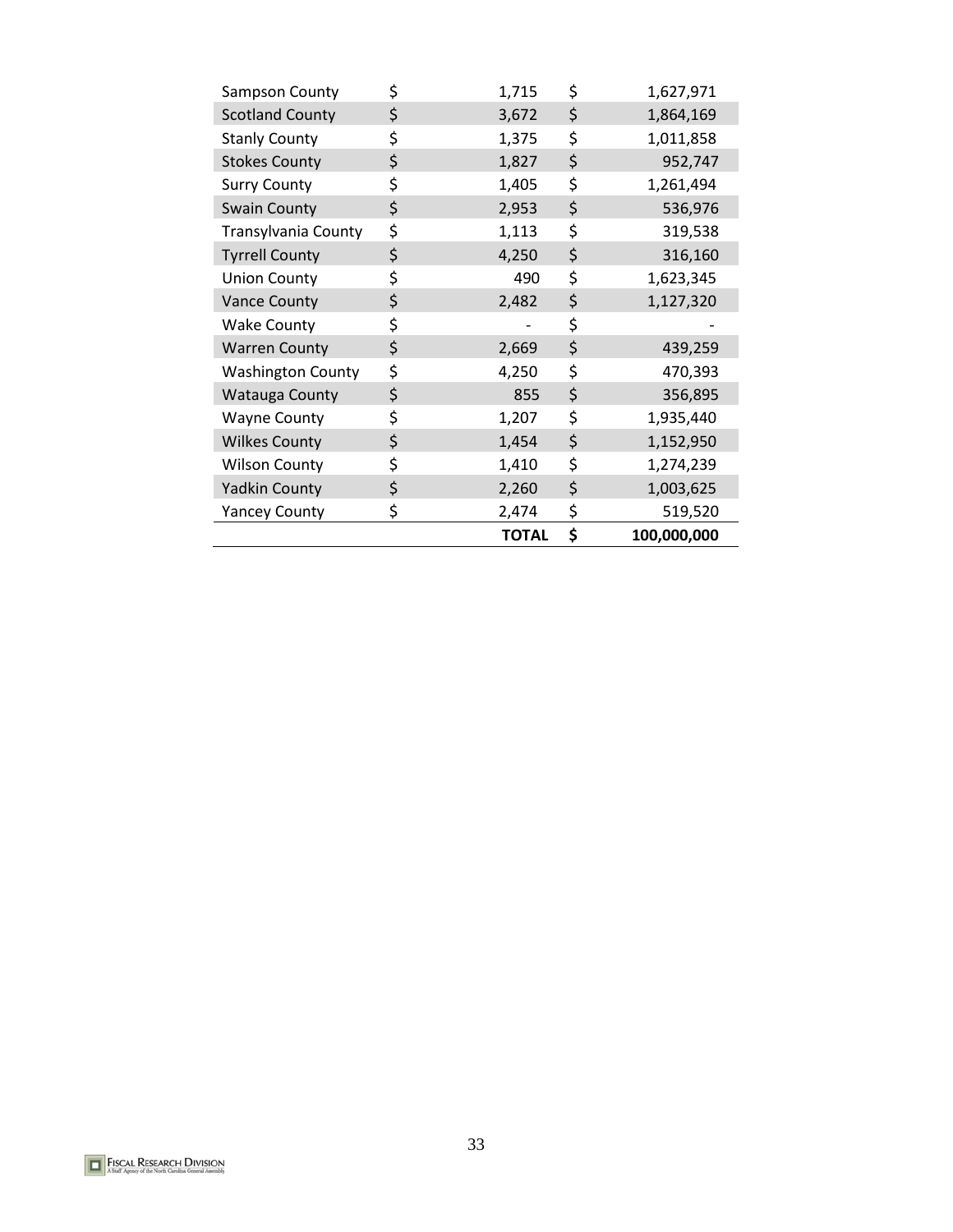# **Highlights of the Transportation Budget**

# **Highway Fund**

The Conference Budget for Department of Transportation's operations and maintenance activities in FY 2021-22 includes net appropriations of \$2.63 billion, which is \$265.6 million above the base budget. This is an 11.3% increase. FY 2022-23 includes net appropriations of \$2.6 billion, which is \$23.0 million less than the amount of the Conference Budget for FY 2021-22 and a less than 1% decrease.

# **Highway Trust Fund**

The Highway Trust Fund net appropriations for FY 2021-22 total \$1.6 billion, which is \$104.8 million less than the base budget. This is a 6.3% decrease. FY 2022-23 includes net appropriations of \$1.7 billion, which is \$176.3 million higher than the amount in the Conference Budget for FY 2021-22. This is a 11.4% increase.

# **Revenue Forecast**

- Combined Highway Fund and Highway Trust Fund **revenues are projected to increase** by approximately **17.2% in FY 2021-22** from Certified Budget for FY 2020-21 and by another **3.7% in FY 2022-23**. Total of Highway Fund and Highway Trust Fund is approximately \$4.2 billion in FY 2021-22 and \$4.3 billion in FY 2022-23.
- The increased revenue is due to:
	- o Increase in collections of motor fuel taxes, highway use taxes and DMV fees.
	- o Additionally, approximately \$70 million is being transferred from the General Fund to the Highway Fund in each year of the biennium for **short-term car rental tax collections**, per direction in this act.

- (Page J25, Items 7-13) Provides additional funds for **highway maintenance** and **highway preservation** activities. Total of funds available is \$1.7 billion in each year of the biennium. The total increase of funds over the biennium is \$346 million over the base budget.
	- o Bridge Programs, \$344 million annually
	- o Pavement Preservation and General Maintenance, over \$627 million annually
	- o Contract Resurfacing, \$570.6 million annually
	- o Roadside Environmental, \$120 million annually
- (Page J26, Item 14) Provides an additional \$50 million for small construction projects within the **Contingency Fund** account; the total amount available for FY 2021-22 is \$62 million and \$12 million for FY 2022-23.
- (Page J26, Item 19) Provides additional funds of \$11.8 million for the **Powell Bill**, money to municipalities for construction and maintenance of municipal roads and bridges. The total amount available is \$154.9 million in each year of the biennium for municipalities.
- (Page J27, Item 21) Provides \$7.5 million in FY 2021-22 and \$10.4 million in FY 2022-23 to **renovate and replace** DOT buildings, maintenance shops, and improve or replace facilities. Of these funds, the General Fund's State Capital and Infrastructure Fund (SCIF) will pay for \$10.5 million of these projects over the biennium.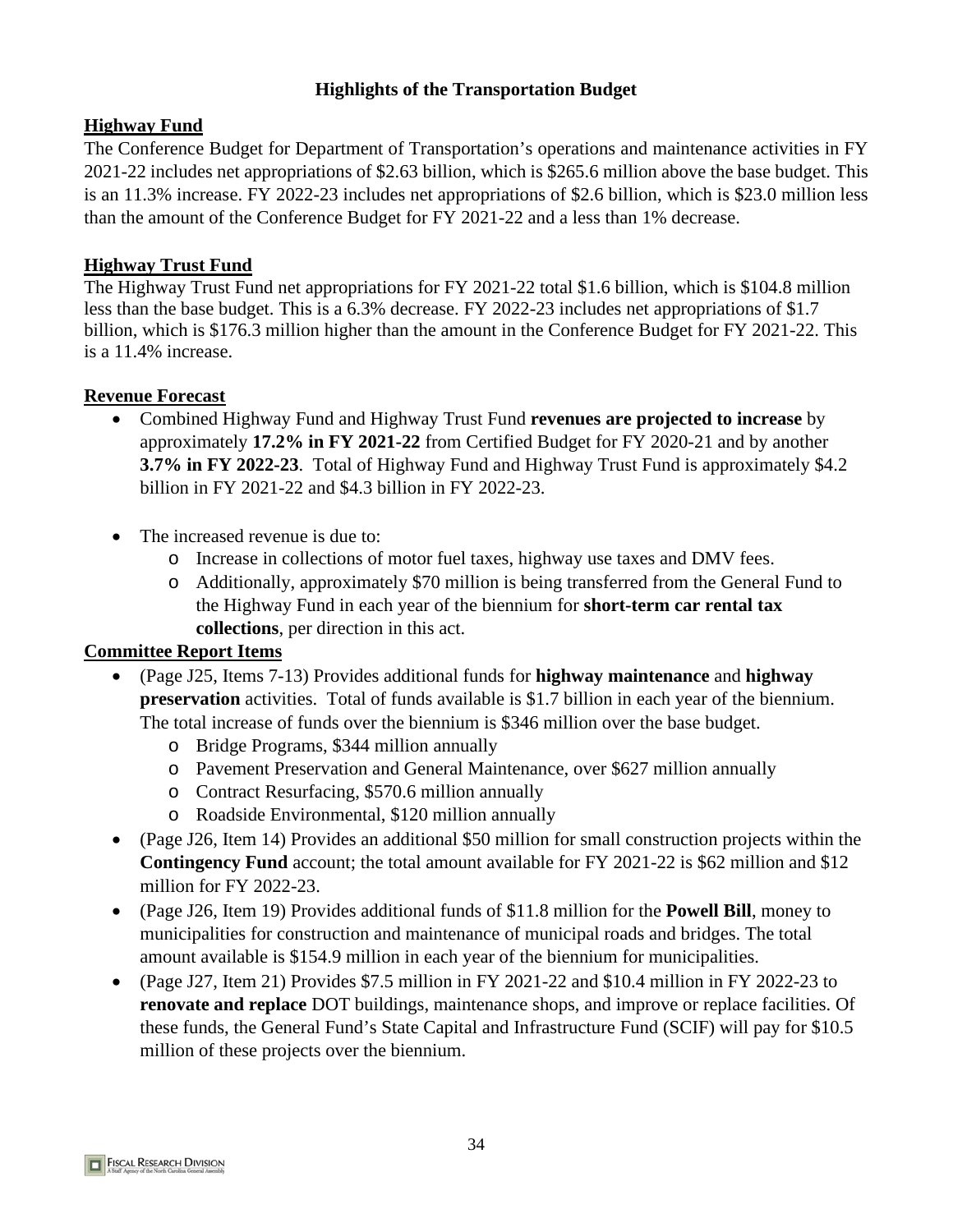- (Page J28, Item 27) Provides \$3 million in FY 2021-22 in State Fiscal Recovery Funds from the American Rescue Plan Act for **extended service at DMV Driver License offices** across North Carolina.
- (Page J29, Items 34-37) Provides \$19 million in FY 2021-22 in **American Rescue Plan Act funds for Federal Transit Administration (FTA) grants** to assist with rural operating, training and technical assistance, intercity transit, and trips for the elderly and persons with disabilities.
- (Page J30, Item 40) Provides \$16 million over the biennium for **capital projects at the Global TransPark**, including a fuel storage facility and terminal renovation.
- (Page J30-J31, Items 42-43) Provides \$2 million in each year of the biennium to **general aviation airports** by eliminating vacant positions and funding 14 permanent positions previously funded through the grant program.
- (Page J32-J33, Items 49-64) Provides \$56.3 million in FY 2021-22 and \$57.2 million in FY 2022-23 to create an organized operating budget for the entire **Ferry Division**. This is a \$14.5 million net increase over the biennium that fully funds ferry operations.

- (Sec. 41.3) Revises the statutory requirement so that DOT must have no more than an average of \$2 billion cash balance during first three months of the calendar year, in order to issue **Build NC Bonds** during the biennium.
- (Sec. 41.10) Limits the use of the **Salary Adjustment Fund** to DMV employees who did not receive an increase from DOT's Salary Pilot Program and who do not have any active disciplinary actions.
- (Sec. 41.15) Modifies the **Ferry Division's budget** to separate capital from operations spending and removes the Division's authority to overdraft their budget.
- (Sec. 41.29) Provides a general authorization to DMV for the **online renewal of DMV-issued credentials**, including permits, licenses, and registrations.
- (Sec. 41.49) Eliminates **vacant positions** that have been unfilled for greater than four years across DOT.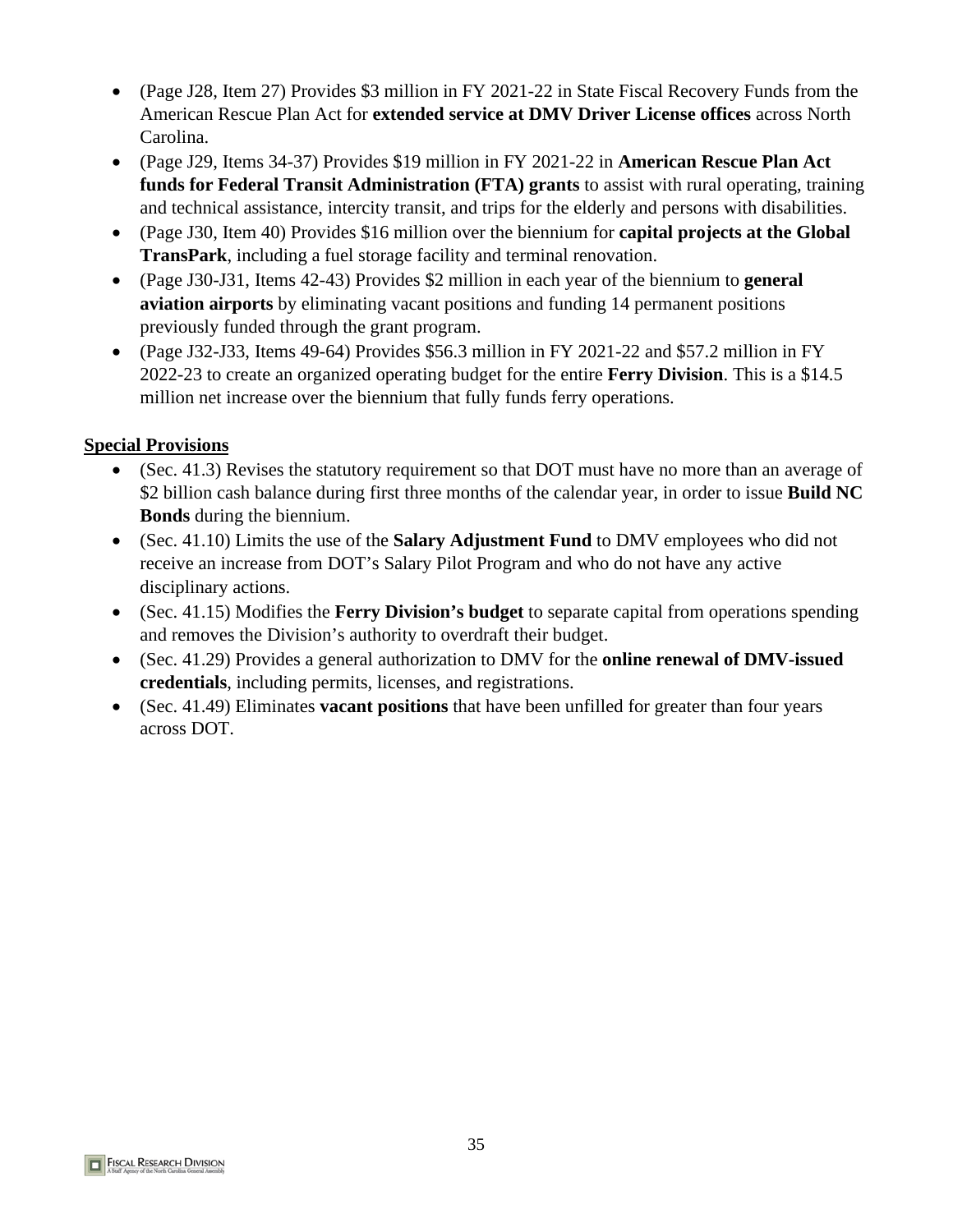# **Highlights of the Finance Provisions**

The Finance Provisions in the Conference Budget reduce General Fund revenue by \$1,325.7 million in FY 2021-22 and by \$1,990.3 million in FY 2022-23. The highlights of the Finance section provisions follow below:

**Personal Income Tax Reduction (Section 42.1)** – Reduces the Personal Income tax rate from 5.25% to 3.99% over 6 years; increases the standard deduction to \$25,500 (MFJ); increases the child deduction by \$500 and expands eligibility for the child deduction to more families. The changes are effective for taxable years beginning on or after January 1, 2022.

**Eliminate Tax on Military Pension Income (Section 42.1A) – Exempts most military retirement** income from taxation effective January 1, 2021.

**Phase Out Corporate Income Tax (Section 42.2) – Phases out the Corporate Income tax over 6 years** beginning in 2025.

**Franchise Tax Reduction and Simplification (Section 42.3)** – Simplifies the franchise tax base calculation and, for some taxpayers, reduces the amount of franchise tax due, by eliminating the two tax bases calculated using property values. This change is effective for taxable years beginning on or after January 1, 2023 and applicable to the calculation of franchise tax reported on the 2022 and later corporate income tax returns.

**Conform to Federal Tax Treatment for PPP Loans and Related Business Assistance/IRC Update (Section 42.4)** – Updates the reference to the Internal Revenue Code to April 1, 2021, and conforms to:

- The permanent 7.5% federal medical expense deduction threshold.
- The deductibility of expenses using funds from forgiven PPP loans and from similar pandemicrelated loan and grant programs.

This section decouples from various provisions consistent with previous State practice.

**Reduce Impact of Federal SALT Cap by Allowing Certain Pass-throughs to Elect to Pay Tax at The Entity Level (Section 42.5)** – Allows pass-through entities to elect to pay the State income taxes at the entity level, which is not subject to the federal state and local tax cap of \$10,000. This change is effective for taxable years beginning on or after January 1, 2022.

**Create Separate State Net Operating Loss Calculation for Individual Income Tax Purposes (Section 42.6)** – Creates a separate North Carolina NOL calculation to more closely align to the calculation of North Carolina taxable income. This change is effective for taxable years beginning on or after January 1, 2022.

**Extend the Time to Complete an Eligible Project under the Mill Rehabilitation Tax Credit Programs (Section 42.7)** – Reenacts the Mill Rehabilitation/Railroad Tax Credit and extends the time to complete previously eligible mill rehabilitation projects and rehabilitation railroad station projects.

**Expand and Extend Historic Rehabilitation Credit (Section 42.7A) – Expands the Historic** Rehabilitation Tax Credit to include historic schools and extends the tax credit through 2030.